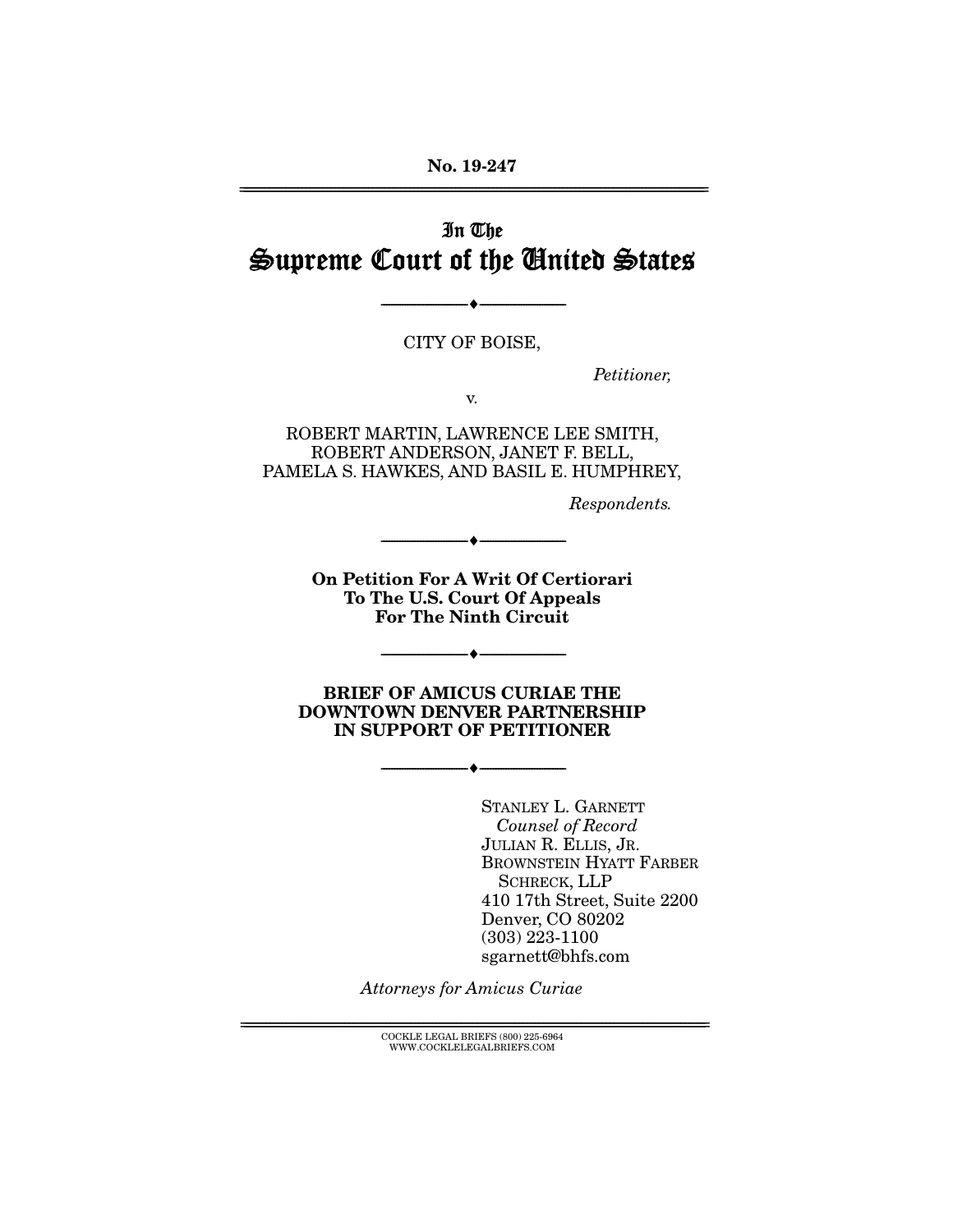# TABLE OF CONTENTS

|                                                                                                                                 | Ħ              |
|---------------------------------------------------------------------------------------------------------------------------------|----------------|
| INTEREST OF AMICUS CURIAE                                                                                                       | 1              |
| SUMMARY OF THE ARGUMENT                                                                                                         | $\overline{2}$ |
|                                                                                                                                 | 5              |
| Cities Must Be Able to Regulate Health<br>L.<br>and Safety Concerns from Urban Camping<br>That Affect Their Citizens and Public | 5              |
| II. Denver's Camping Ordinance Promotes<br>Policy Debate and Civic Involvement to                                               | 11             |
| III. The Ninth Circuit's Decision to Constitu-<br>tionalize a "Right To Habitate" Public<br>Spaces Will Do More Harm Than Good  | 20             |
|                                                                                                                                 | 27             |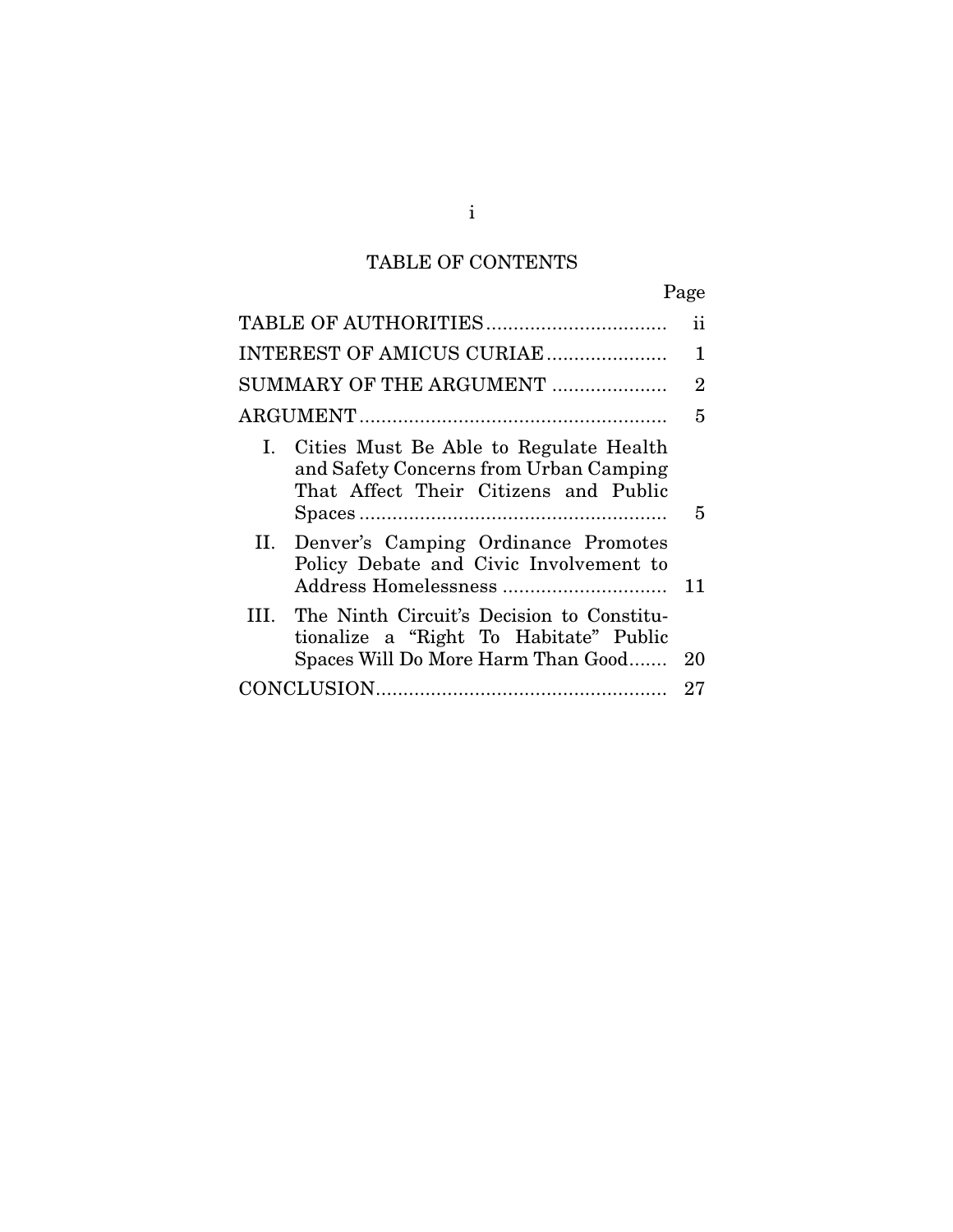# TABLE OF AUTHORITIES

**CASES** 

Page

| City of Denver v. Burton,<br>Case No. 19GS004399 (Denver Cty. Ct.) 20    |
|--------------------------------------------------------------------------|
| Hannibal & St. J.R. Co. v. Husen,                                        |
| Knoxville Iron Co. v. Harbison,                                          |
| Lyall v. City of Denver,<br>Case No. 1:16-cv-02155-WJM-CBS (D. Colo.) 16 |
| Martin v. City of Boise,                                                 |
| New State Ice Co. v. Liebmann,                                           |
| Oregon v. Ice,                                                           |
| Powell v. Texas,                                                         |
| Schneider v. New Jersey,                                                 |
| Shuttlesworth v. City of Birmingham,                                     |
| Thorpe v. Rutland & Burlington R. Co.,                                   |
| <b>CONSTITUTIONAL PROVISIONS</b>                                         |
|                                                                          |

ii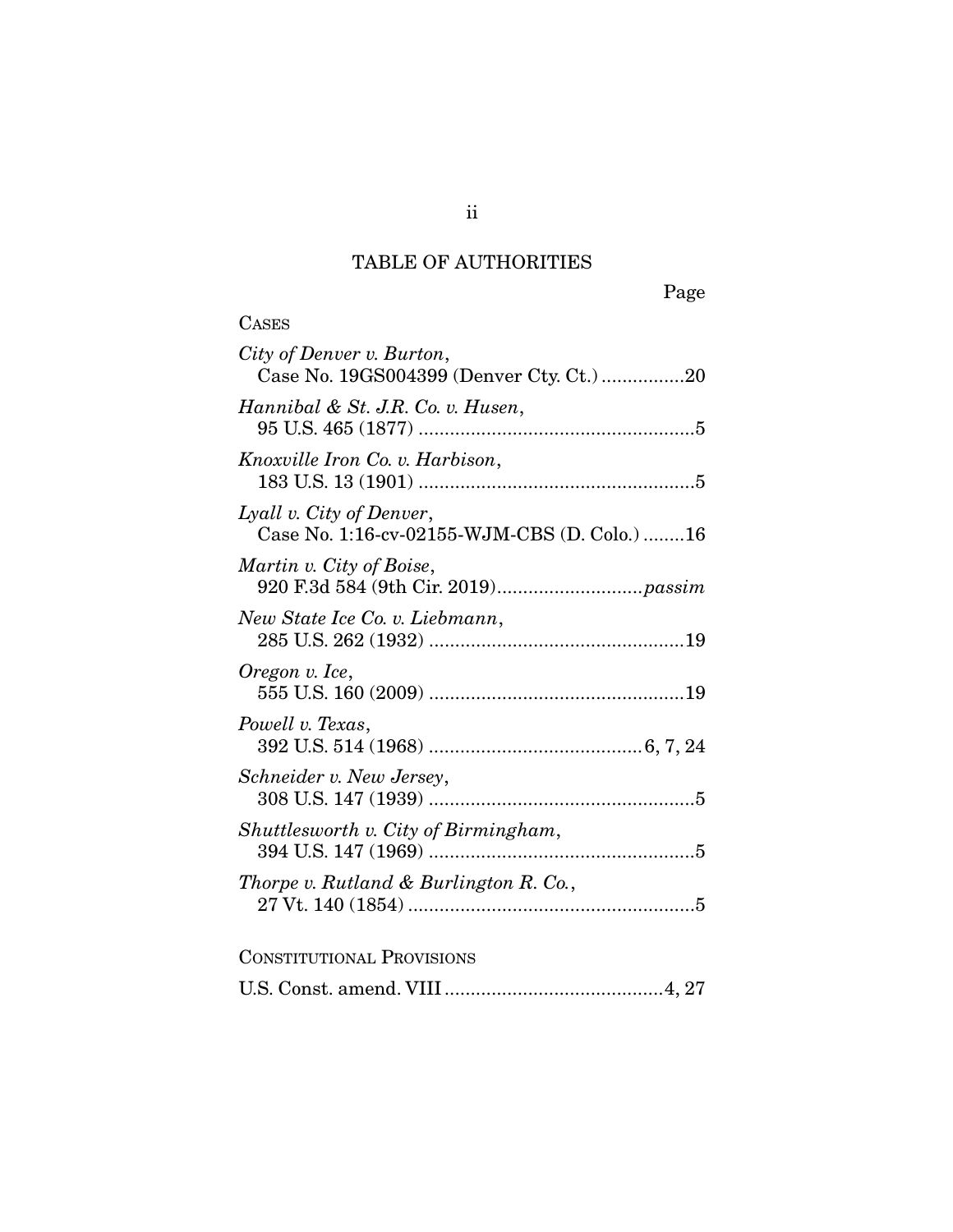## TABLE OF AUTHORITIES – Continued

## STATUTES AND CODES

| Rev. Mun. Code of the City & Cty. of Denver |  |
|---------------------------------------------|--|
| Rev. Mun. Code of the City & Cty. of Denver |  |
| Rev. Mun. Code of the City & Cty. of Denver |  |
| Rev. Mun. Code of the City & Cty. of Denver |  |
| Rev. Mun. Code of the City & Cty. of Denver |  |

## OTHER AUTHORITIES

| Allison Sylte & Noel Brennan, <i>Denver Public</i><br>Works Said Feces, Urine, and Rats Prompted<br>Sidewalk Cleanup at Homeless Camp, 9News.com |  |
|--------------------------------------------------------------------------------------------------------------------------------------------------|--|
| Andrew Kenney, <i>Threat of Hepatitis A Outbreak</i>                                                                                             |  |
| Among Denver's Homeless Prompts a Massive<br>Response, The Denver Post (July 26, 2019,                                                           |  |
| City Announces New Fiscal Partners to Support<br>Housing and Homeless Services Initiative,                                                       |  |
| Colorado Right to Rest: Concerning the Crea-<br>tion of the "Colorado Right to Rest Act,"                                                        |  |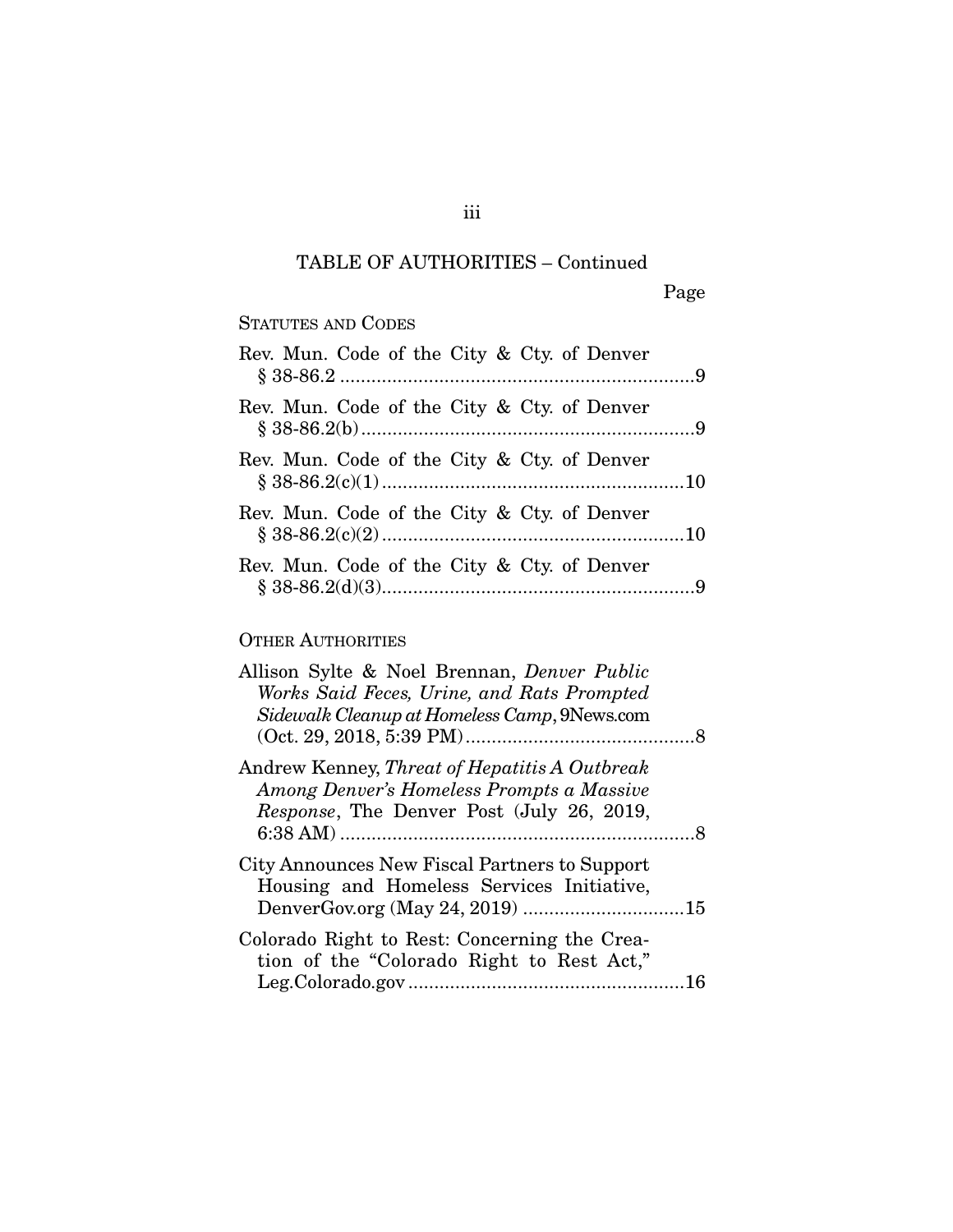## TABLE OF AUTHORITIES – Continued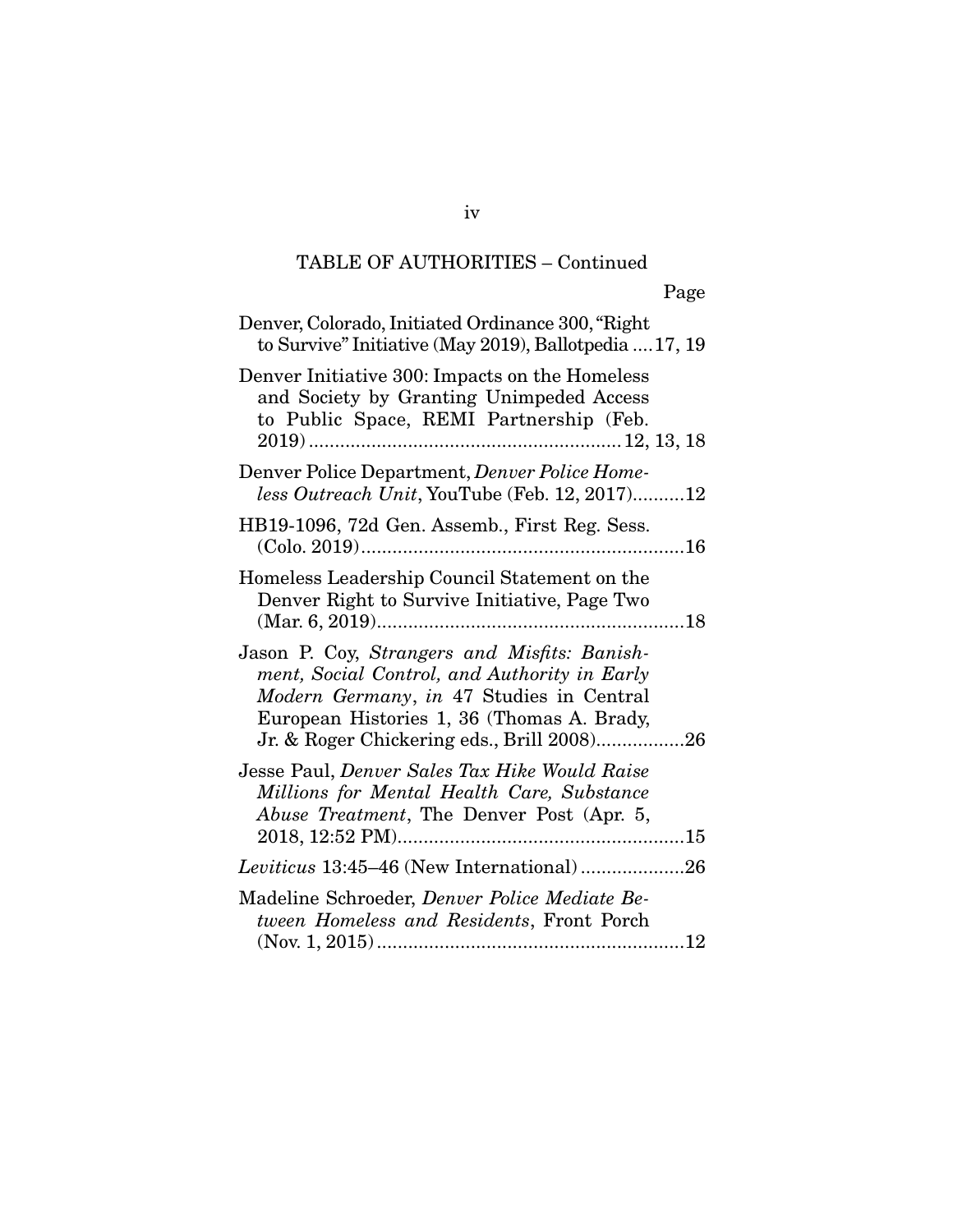# TABLE OF AUTHORITIES – Continued

| Mayor Emphasizes Priorities in Addressing<br>Homelessness: Health, Safety, Compassion,<br>Dignity (and attached fact sheet), DenverGov.org |  |
|--------------------------------------------------------------------------------------------------------------------------------------------|--|
| Mayor Hancock Statement on Unauthorized<br>Camping Law, DenverGov.org (May 15, 2012)10                                                     |  |
| Michelle Wilde Anderson, The New Minimal Cit-                                                                                              |  |
| Press Release, Colorado Coalition for the Home-                                                                                            |  |
| Samaritan House Joins Denver Rescue Mission<br>in Opposing Initiative 300, Catholic Charities                                              |  |

v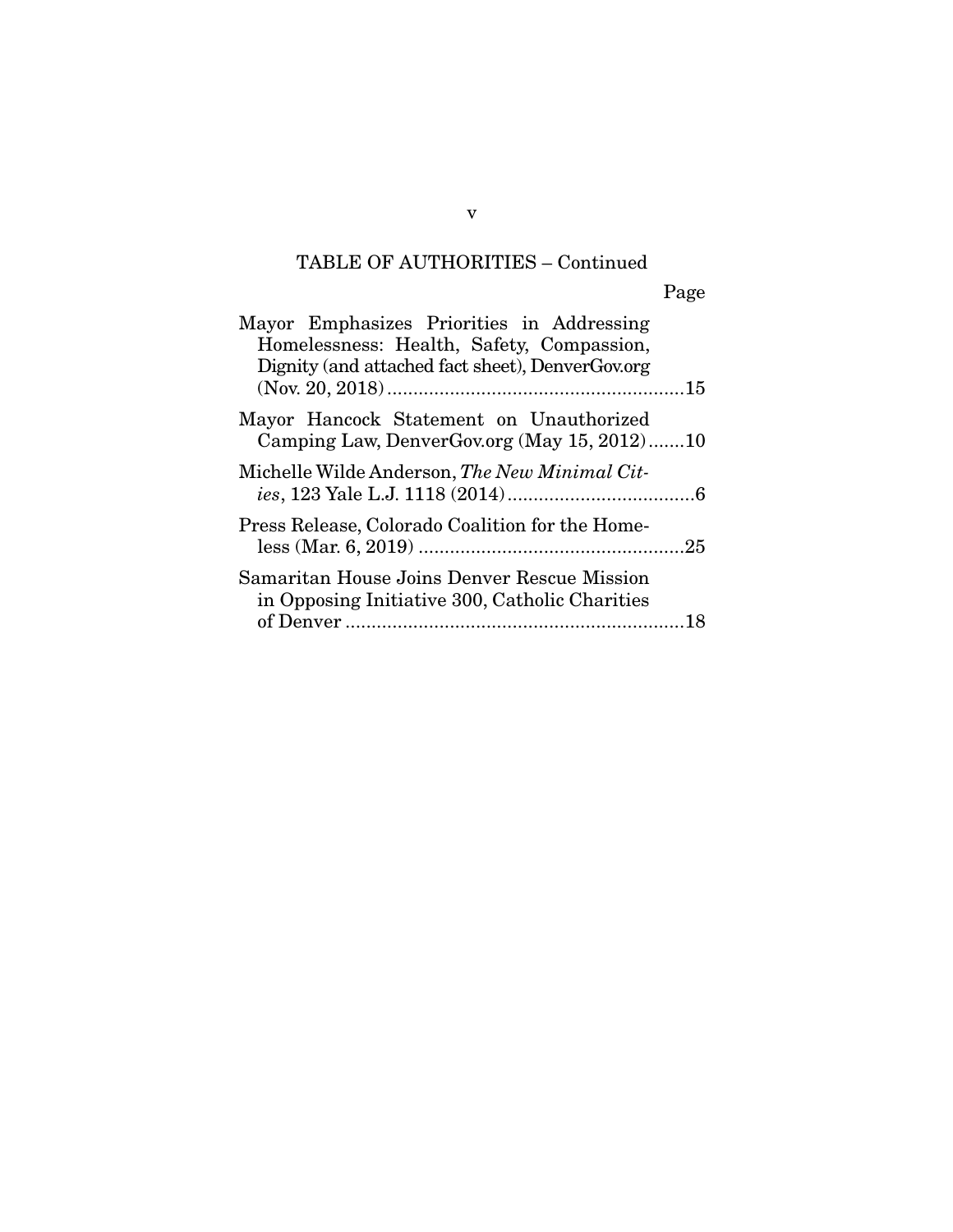#### INTEREST OF AMICUS CURIAE<sup>1</sup>

 The Downtown Denver Partnership (the DDP) is a non-profit organization dedicated to building and maintaining a growing and economically healthy center city in Denver, Colorado, that is safe and equally welcoming for all. For more than 60 years, the DDP has worked with its member organizations (today, more than 750 members) and the public and private sectors to promote and invest in city planning and policies that inform and shape downtown Denver. These efforts work to achieve a vibrant, growing, and vital city center, coalescing around five core tenets: (1) *prosperity*, attracting jobs, growth, and investment; (2) *connections and walkability*, safe mobility options putting pedestrians first; (3) *diversity*, being a socially and economically inclusive place; (4) *distinctiveness*, cultivating a mosaic of urban districts; and (5) *environmentally conscious*, building a greener downtown Denver. Among the planning and policy tools the DDP supports is the City and County of Denver's "Unauthorized Camping Ordinance," adopted by the City in 2012.

 The DDP believes this case raises important questions. At its core, it questions local governments' ability to police, through powers traditionally delegated to

<sup>1</sup> Counsel for Amicus Curiae states that no counsel for a party authored this brief in whole or in part, and no party or counsel for a party made a monetary contribution intended to fund the preparation or submission of this brief. No other person or entity made a monetary contribution to the preparation or submission of this brief. Both parties have consented to its filing of this brief. Timely notice was provided to both parties.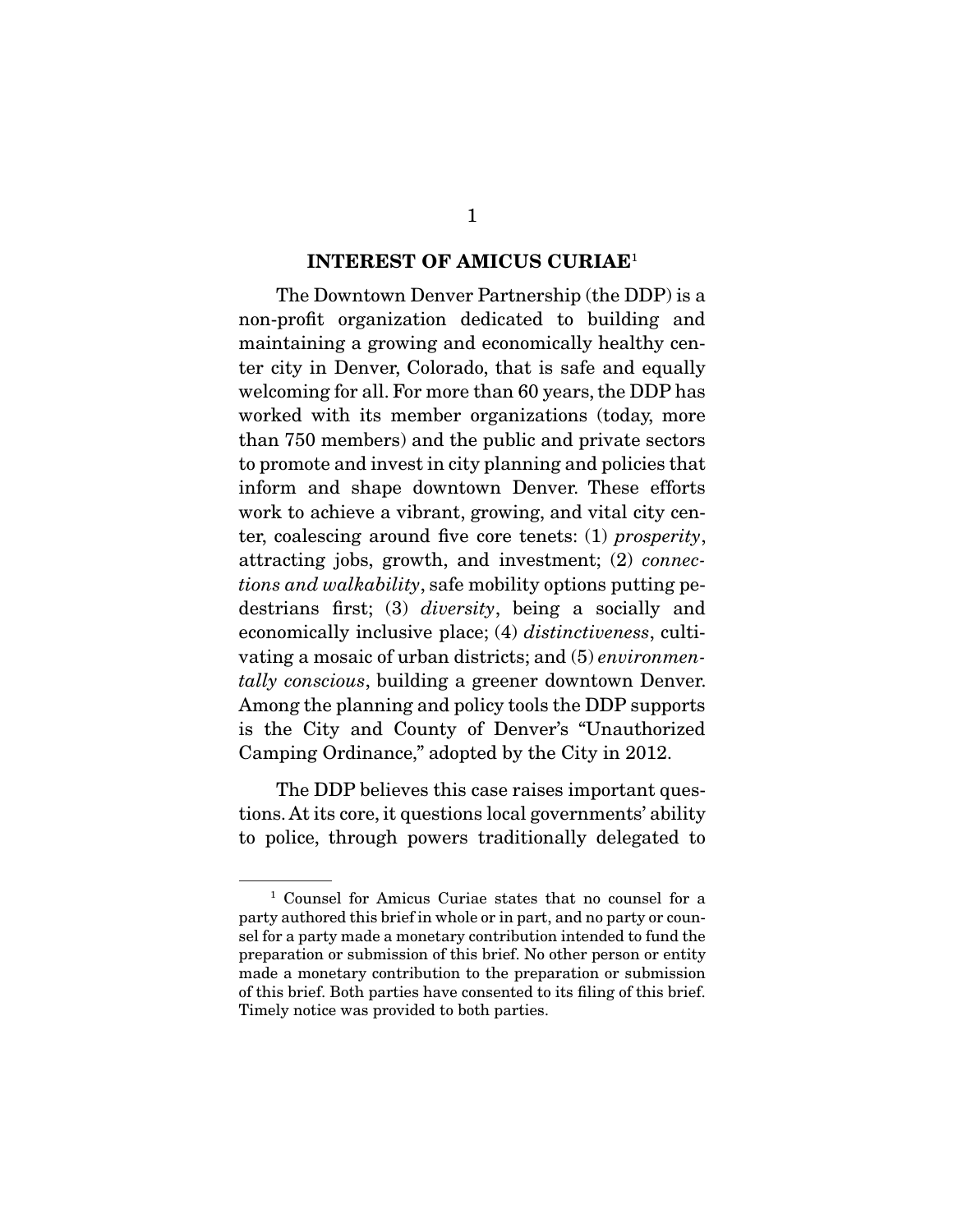them by the several states, matters that concern the health and safety of the public in this Country's densest urban areas and matters that burden property and business owners striving to maintain safe and welcoming businesses in the urban core. At the same time, the DDP fears that the U.S. Court of Appeals for the Ninth Circuit's decision will arrogate the ongoing publicpolicy debate surrounding homelessness, and camping ordinances, by crediting the judicially created "right to habitate" public spaces with a patina of constitutional supremacy. Such public debate was recently witnessed in Denver in May 2019, when voters soundly rejected Initiative 300, which would have repealed Denver's Camping Ordinance. The DDP's interest in downtown Denver, along with its involvement in the public debate over Denver's Camping Ordinance, gives it a unique voice on issues principal to the City of Boise's Petition.

#### SUMMARY OF THE ARGUMENT

--------------------------------- ---------------------------------

 The Petition in this case presents an issue that every metropolitan area in this Country should be interested in—whether, through the auspices of the Eighth Amendment's Cruel and Unusual Punishment Clause, courts may prevent local governments from exercising their police powers to regulate health and safety concerns from sustained urban camping.

 State and local governments have long had the power to regulate matters of local concern. That power unquestionably reaches issues affecting the public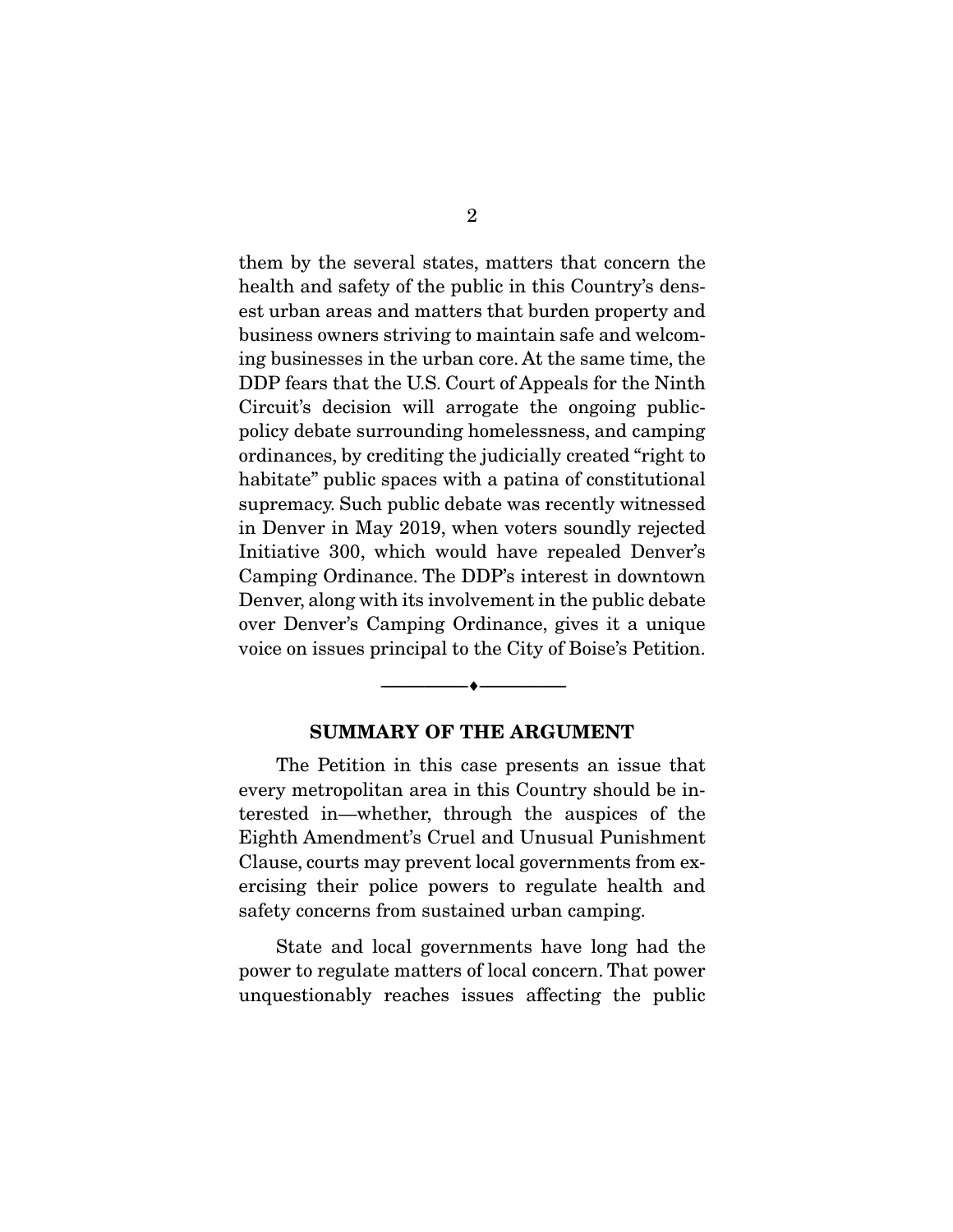health and safety of the community, which, prior to the Ninth Circuit's decision here, included health and safety issues arising from homelessness and sustained urban camping. Indeed, in 2012, Denver adopted its "Unauthorized Camping Ordinance," in response to real and immediate public health and safety issues from sustained camping in Denver's parks and public spaces, including environmentally sensitive areas like the City's waterways and green spaces. The Ordinance addresses the health and safety concerns arising from sustained camping by safeguarding Denver's public spaces while advancing Denver's goal of connecting those engaged in such camping to services and resources, including long-term housing options. Likewise, the Ordinance minimizes the impact on local business, which is crucial to Denver's economic success.

 Critically here, Denver's Camping Ordinance has also prompted public dialogue and debate about how best to respond to homelessness. This exercise in democracy has drawn on interested parties, including faith leaders, neighborhood coalitions, park advocates, homeless advocates, homeless social-service providers, business groups, and residents (sheltered and unsheltered), to offer thoughtful and innovative ideas and programs to address homelessness, and to help stabilize those experiencing homelessness. Denver voters witnessed firsthand the importance of this debate last spring with Initiative 300. If passed, the Initiative would have repealed Denver's Camping Ordinance and codified a "right to habitate" the City's public spaces free from interference. Denver voters overwhelmingly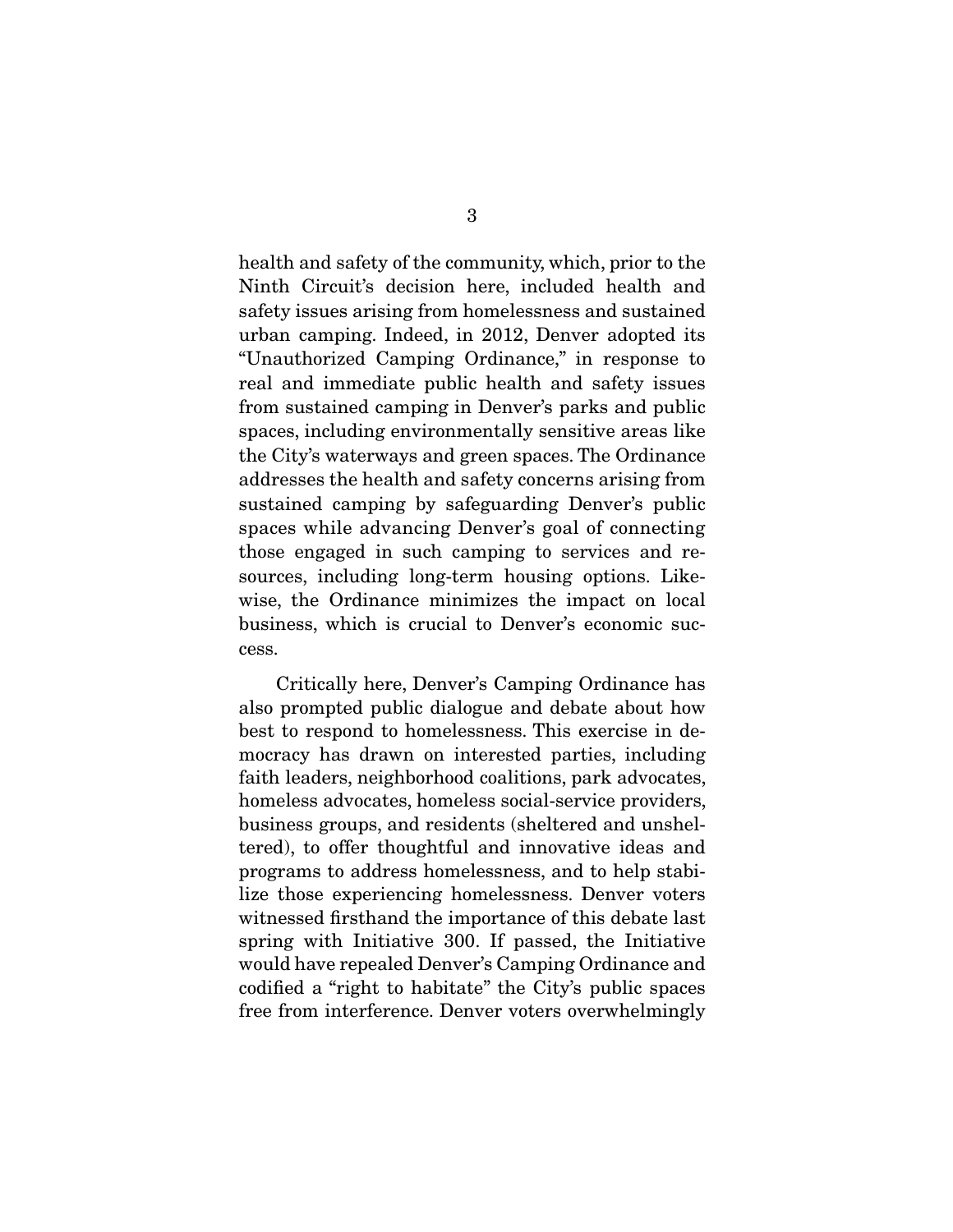rejected the measure 81% to 19%. But, more importantly, the campaign evidenced the complexity of the homelessness crisis and the Camping Ordinance's place in that conversation. Also, through the campaign, organizations of varying interests warned of the unintended consequences of giving the public unimpeded access to Denver's public spaces and denying the government the autonomy to respond to the realities of sustained camping. Ultimately, Denver voters decided that granting the City's homeless residents a mere "right to survive on the streets" was not a dignified or real—let alone viable—solution to addressing homelessness.

 The Ninth Circuit's decision threatens to do more harm than good. The decision will stifle the policy debate by disincentivizing participation, and it will eliminate a critical tool that helps focus solutions and services aimed at solving homelessness. The decision will also make government action to readdress the health and safety concerns from camping in this Country's densest urban areas needlessly difficult. And, most important, the decision will harm those experiencing homelessness by granting constitutional protection to exactly the worst option for those who are truly homeless: a license to seek refuge in dangerous encampments rather than shelters and services meant to help them exit life on the street.

 The Court should grant the City of Boise's Petition and correct the Ninth Circuit's erroneous application of the Eighth Amendment in this case.

--------------------------------- ---------------------------------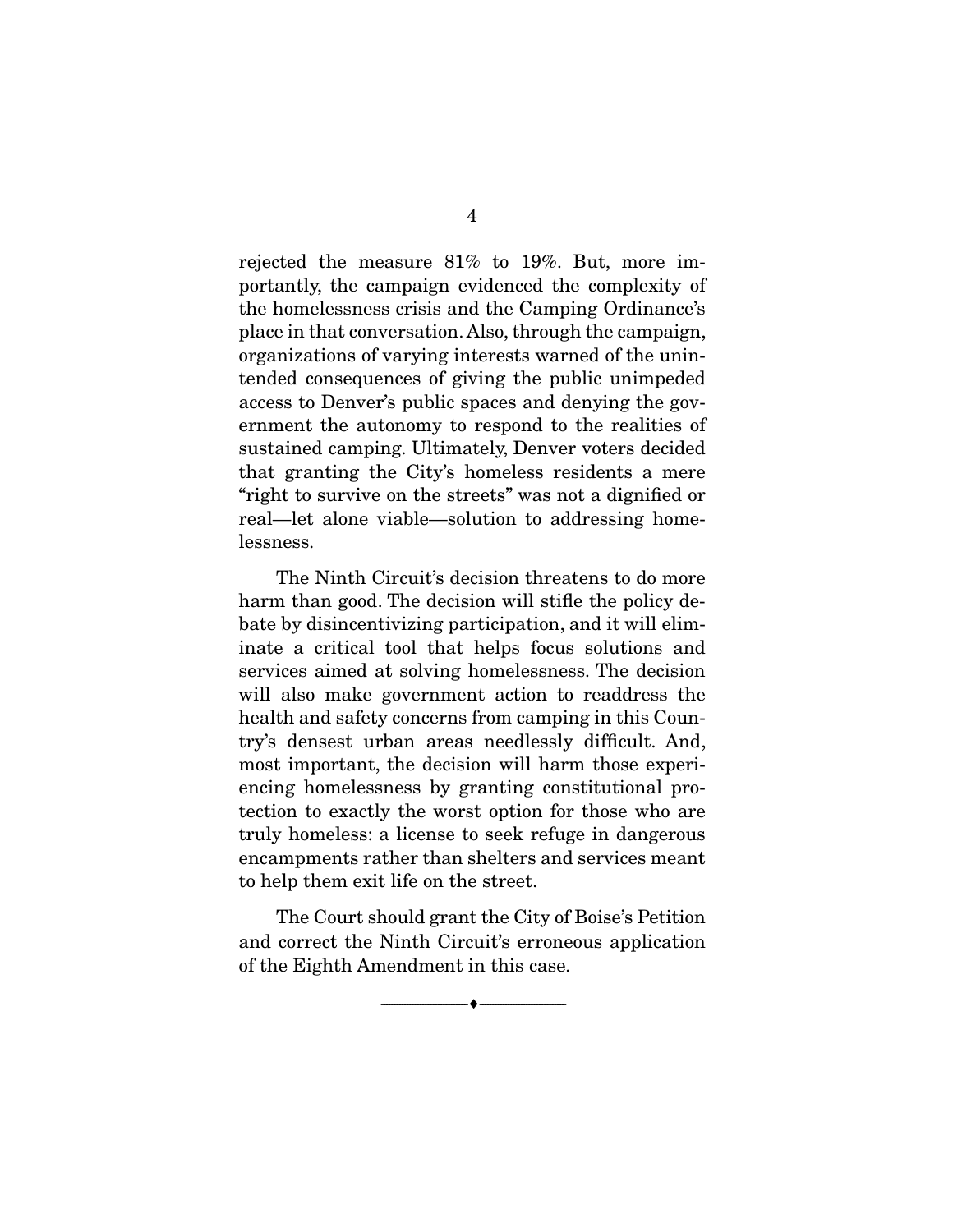#### ARGUMENT

### I. Cities Must Be Able to Regulate Health and Safety Concerns from Urban Camping That Affect Their Citizens and Public Spaces.

 Local governments have the power to regulate issues affecting the health and safety of the city and its population, *Schneider v. New Jersey*, 308 U.S. 147, 160 (1939) (recognizing police power to "enact regulations in the interest of the public safety, health, welfare or convenience"), including "the use of public streets and sidewalks, over which a municipality must rightfully exercise a great deal of control in the interest of traffic regulation and public safety," *Shuttlesworth v. City of Birmingham*, 394 U.S. 147, 152 (1969). The maxim has long been that, "by the general police power of a State, 'persons and property are subjected to all kinds of restraints and burdens, in order to secure the general comfort, health, and prosperity of the State.'" *Hannibal & St. J.R. Co. v. Husen*, 95 U.S. 465, 471 (1877) (quoting *Thorpe v. Rutland & Burlington R. Co.*, 27 Vt. 140, 150 (1854)); *Knoxville Iron Co. v. Harbison*, 183 U.S. 13, 20 (1901) (stating police power extends to "the safety, health, morals, comfort, and welfare of its people").

 That states and localities have the power to regulate health and safety matters of local concern exists for good reason. When people elect to live in communities, particularly population-dense cities, they necessarily agree to adhere to minimum standards of civility. In that way, the citizens subordinate some of their liberty interests in the name of public health and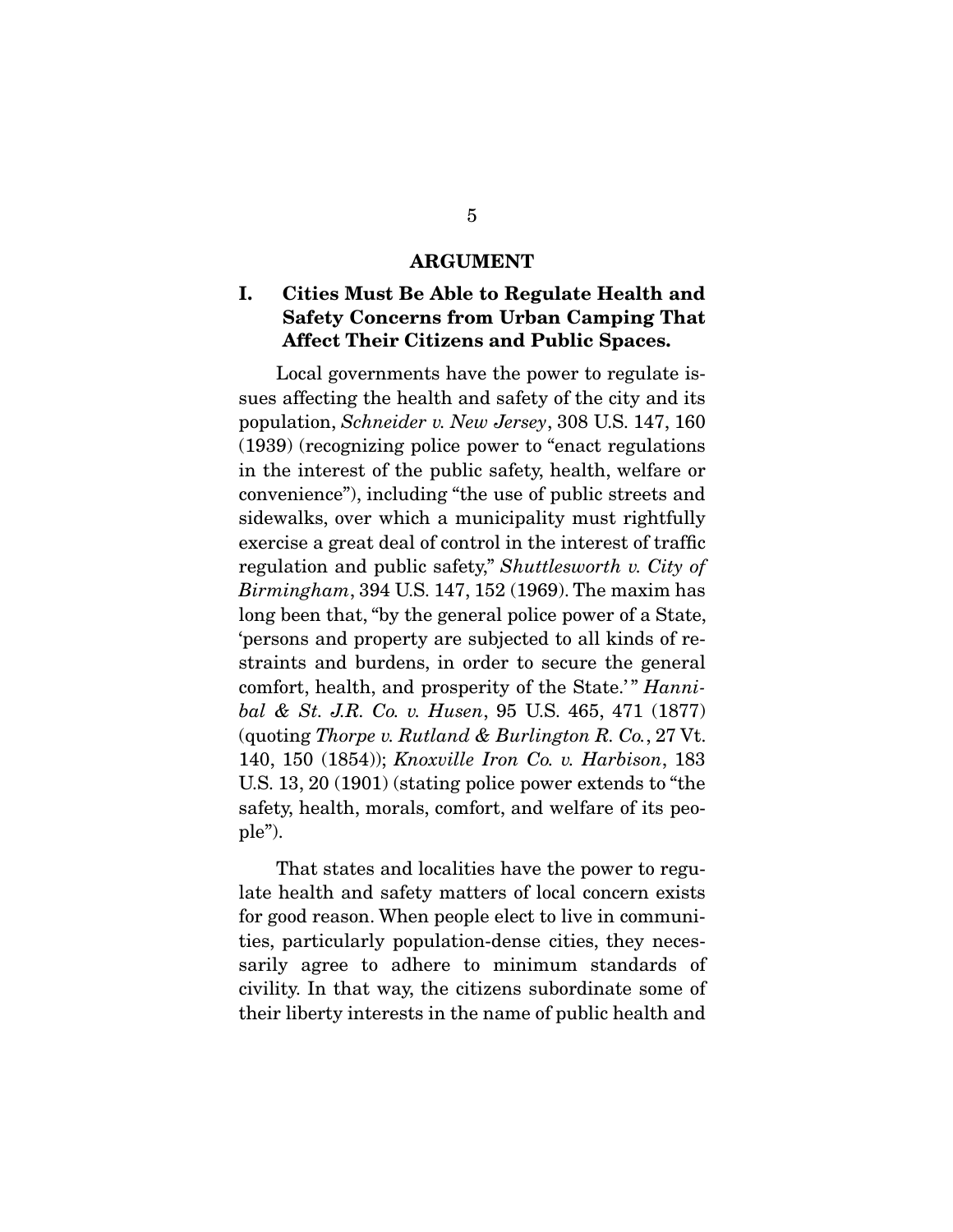safety standards that benefit all. Indeed, cities across the Country face the common and evolving challenge of balancing the health and safety of the city as a whole with the needs of its inhabitants. Standards range from building codes, to environmental and sanitation regulations, to maintenance and care of public spaces, to criminal laws and enforcement. *See* Michelle Wilde Anderson, *The New Minimal Cities*, 123 Yale L.J. 1118, 1197–205 (2014) (discussing minimal needs of a city and observing that commitment to meaningful health, safety, and welfare measures amounts to commitment to habitability). Making constitutional violations of these basic and necessary rules of civil order won't solve the problems that burden cities; it will make them worse.

 Additionally, although common elements may exist, public health and safety issues in Denver differ from those in Boise, and issues in Boise differ from those in Los Angeles. Such concerns are necessarily local. For example, one could reasonably assume that police officers in Los Angeles will never need to warn the unsheltered about an impending blizzard, but that happens regularly in Denver during the winter (and yes, occasionally in the fall and spring) months. Justice Black alluded to this in his concurrence in *Powell v. Texas*: "During all this period the Nation remembered that it could be more tranquil and orderly if it functioned on the principle that the local communities should control their own peculiarly local affairs under their own local rules." 392 U.S. 514, 547 (1968) (Black, J., concurring). So it is the norm has long been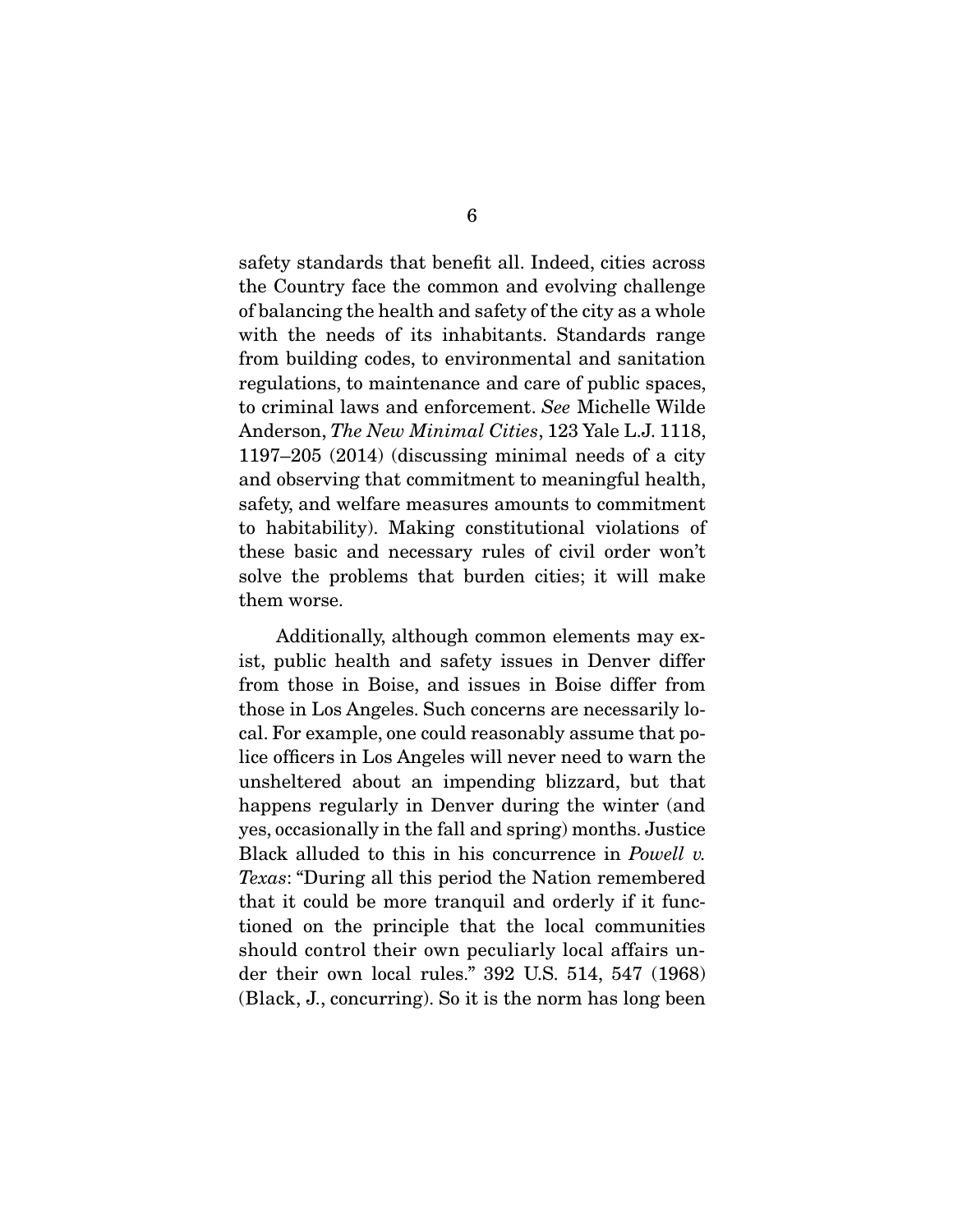"that experience in making local laws by local people themselves is by far the safest guide for a nation like ours to follow." *Id.* at 548.

 Of particular concern to the people of Denver is the reasonable and environmental-conscious use of its parks and public spaces for recreational, entertainment, business, and other purposes. Like Boise, Denver has been confronted with public health and safety issues emanating from sustained camping in the City's public spaces. The issues include encampments on public sidewalks inches from busy thoroughfares that citizens and travelers use to access the heart of downtown Denver, as well as in the City's more environmentally sensitive places, like the banks of South Platte River and some of the City's 200 parks. Many of these parks are in the heart of the City and the only green space available to thousands of citizens, e.g., City Park, Civic Center Park, and Confluence Park.

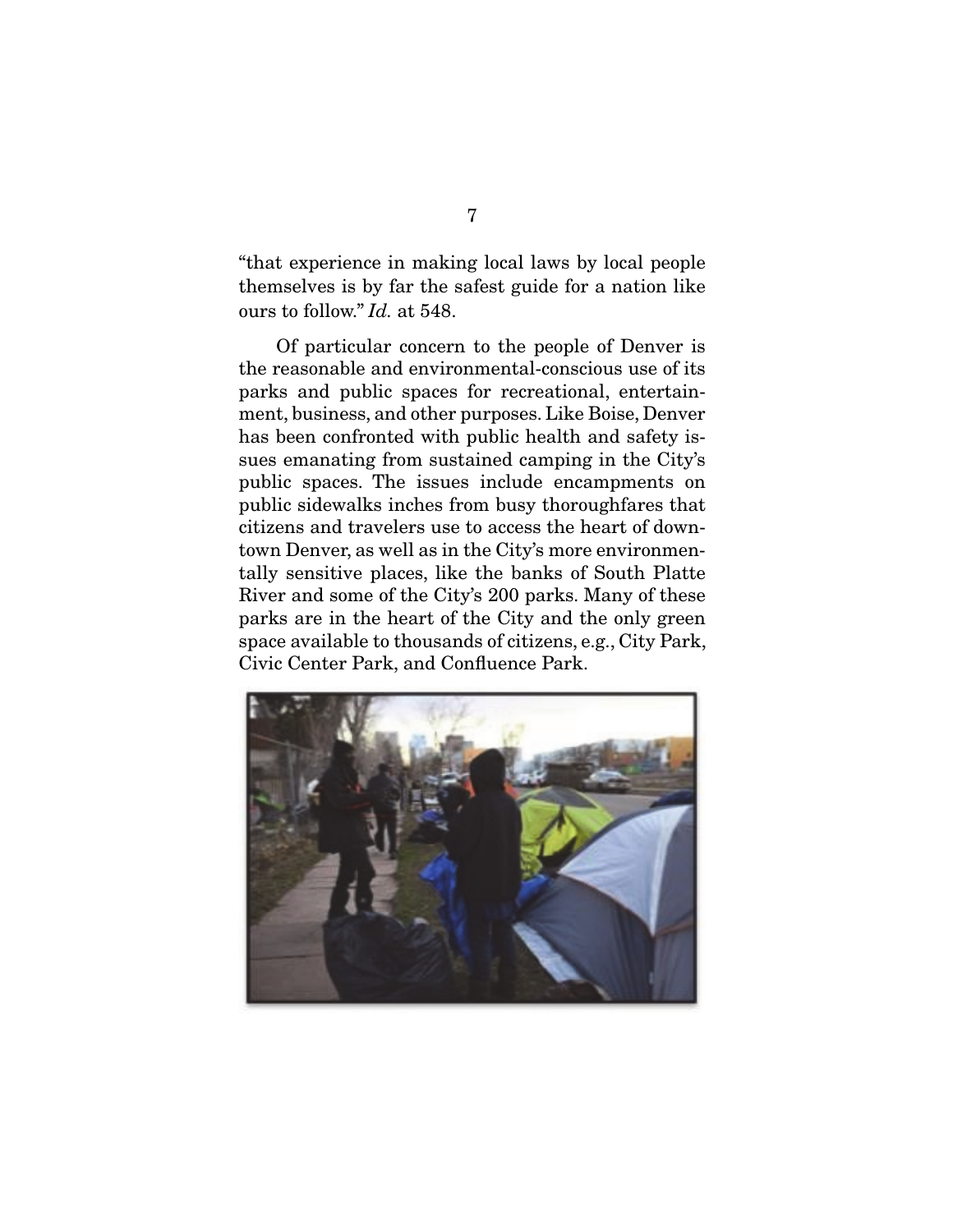

 The homeless encampments that result from sustained and unlawful camping benefit no one, particularly those individuals living in them. Encampments threaten public health and safety by serving as an incubator for disease<sup>2</sup> and exposing the most vulnerable to dangerous environments<sup>3</sup> where crime, drug use,

<sup>2</sup> For instance, this summer there was a hepatitis A outbreak that swept through Denver's homeless population due to inadequate hygiene and sanitation. Andrew Kenney, *Threat of Hepatitis A Outbreak Among Denver's Homeless Prompts a Massive Response*, The Denver Post (July 26, 2019, 6:38 AM), https://dpo.st/ 2lNiWGI.

<sup>&</sup>lt;sup>3</sup> These dangers disproportionally affect women and children. One example includes the cleanup of needles and feces from a sidewalk-encampment outside a women's shelter (and playground). Allison Sylte & Noel Brennan, *Denver Public Works Said Feces, Urine and Rats Prompted Sidewalk Cleanup at Homeless Camp*, 9News.com (Oct. 29, 2018, 5:39 PM), https://on9news.tv/ 2kmYk84.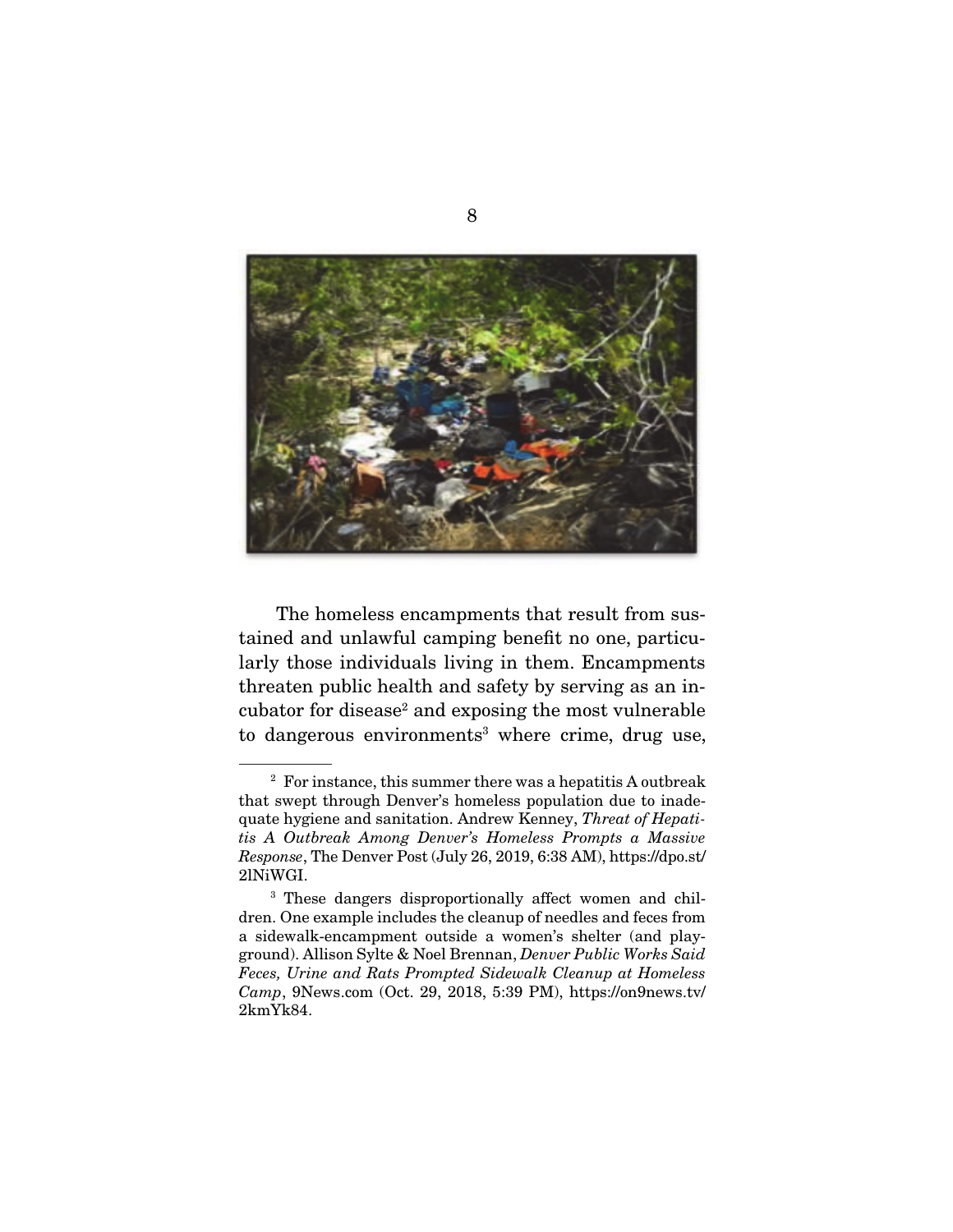rape, and domestic violence run rampant. Further, the economic impact is substantial on both those living in encampments and society at-large. As a matter of social policy, allowing people to remain outside of the network of services and shelters—particularly when beds in shelters are available—worsens the situation and inflates the economic costs to support chronic homelessness. And it doesn't stop there: cities with little regulatory control over their public spaces face the threat of losing tourism, conventions, and other economic drivers, and force local businesses to maintain their own spaces to ensure safe, sanitary environments for their customers.

 In the end, local governments must be allowed to govern the health and safety issues associated with unsheltered people choosing to call public spaces "home"—whether that status is voluntary or involuntary. And Denver did just that in May 2012, when the City adopted its "Unauthorized Camping Ordinance." *See generally* Rev. Mun. Code of the City & Cty. of Denver § 38-86.2 (2019), https://bit.ly/2lPjsnB.

 Subsection (b) of the Camping Ordinance makes it unlawful "to camp upon any public property $[4]$  except in

<sup>4</sup> The Camping Ordinance defines "public property" to mean "any street, alley, sidewalk, pedestrian or transit mall, bike path, greenway, or any other structure or area encompassed within the public right-of-way; any park, parkway, mountain park, or other recreation facility; or any other grounds, buildings, or other facilities owned or leased by the city or by any other public owner, regardless of whether such public property is vacant or occupied and actively used for any public purpose."  $\S$  38-86.2(d)(3).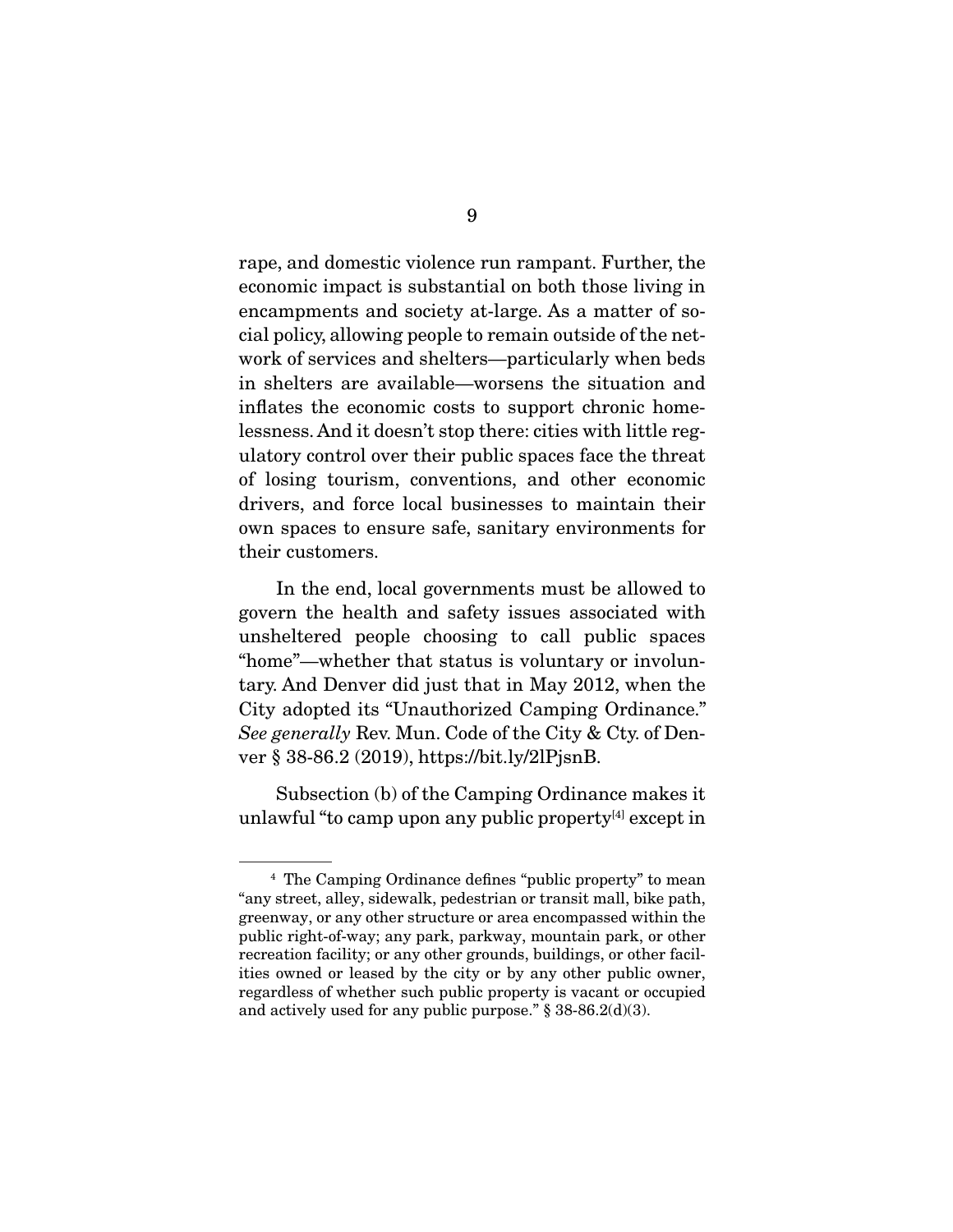any location where camping has been expressly allowed by the officer or agency having the control, management and supervision of the public property in question." Violators may be cited or arrested. § 38-  $86.2(c)(1)$ . But, before officers may cite or arrest a violator, the Ordinance prescribes a tiered de-escalation protocol focused on connecting those experiencing homelessness with an array of services and shelter options. The officer must first orally warn the violator; if the person fails to comply, the officer must then tender a written request or order to the person.  $\S 38-86.2(c)(1)$ . Additionally, officers are instructed to inquire if "the person is in need of medical or human services assistance, including, but not limited, to mental health treatment, drug or alcohol rehabilitation, or homeless services assistance."  $§ 38-86.2(c)(2)$ . The Ordinance even goes so far as to require officers to contact outreach workers if services are needed. *Id.*

 When Denver adopted the Camping Ordinance in 2012, Mayor Michael Hancock described the Ordinance as "a bold and necessary step forward to help ensure the highest level of health and safety for our entire city" and emphasized the Ordinance "will allow us to continue our compassionate and comprehensive work to connect those in need with vital services and get them to self-sufficiency." Mayor Hancock Statement on Unauthorized Camping Law, DenverGov.org (May 15, 2012), https://bit.ly/2maD5H7. Mayor Hancock made clear the Camping Ordinance was intended to safeguard the health and safety of the City and its parks and public spaces, while at the same time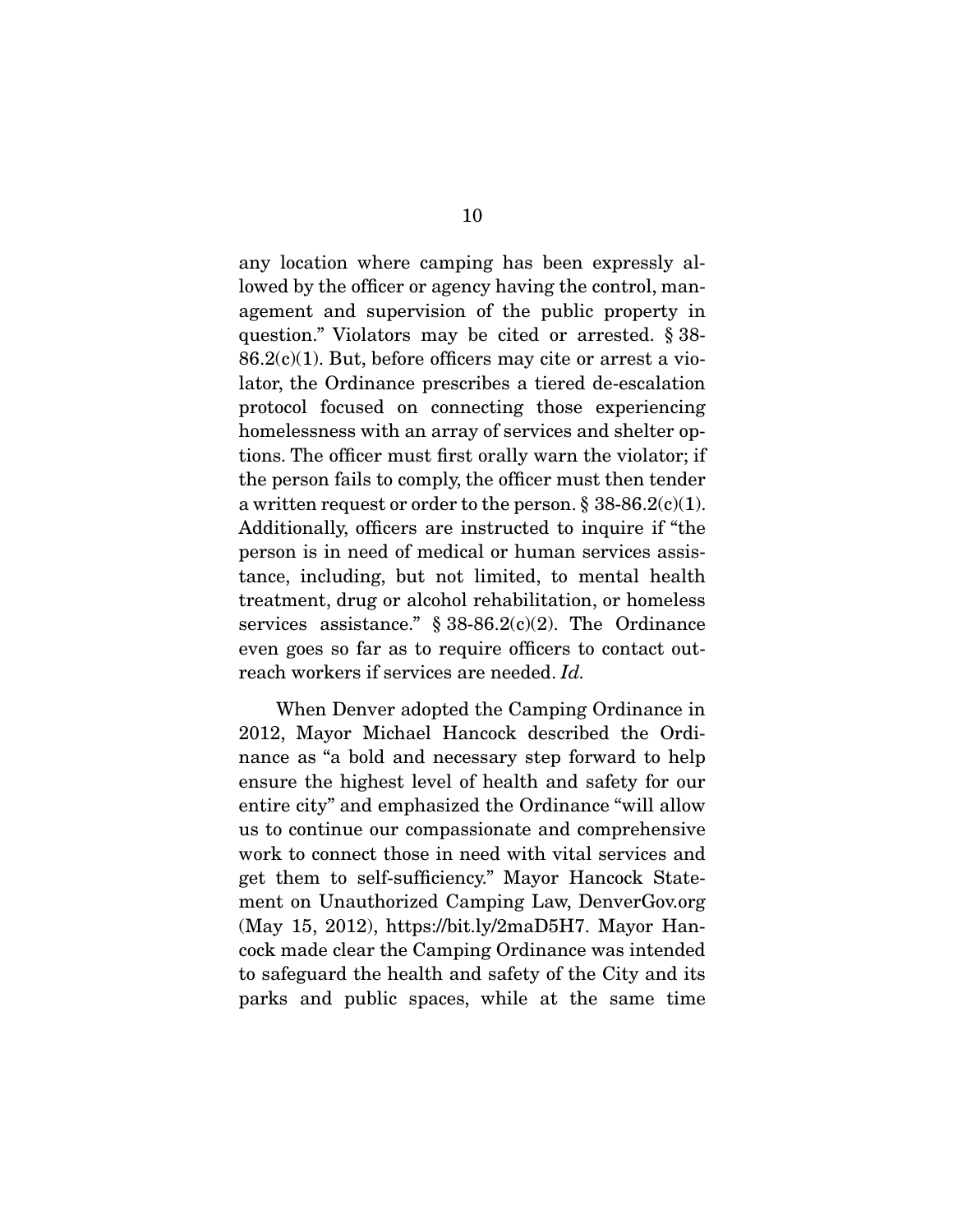offering a compassionate and dignified response to homelessness. That is, advancing public health and safety *and* helping the homeless is not antipodal—they are inextricably intertwined and the Camping Ordinance furthers the conversation as to both, and in a humanitarian way.

 Cities like Denver and Boise must have the autonomy to respond to city-specific idiosyncrasies, including unlawful urban camping, to better serve people experiencing homelessness, to protect the city's economic climate and property, and to ensure the rights of all to enjoy the city's public spaces are not disproportionally encumbered.

## II. Denver's Camping Ordinance Promotes Policy Debate and Civic Involvement to Address Homelessness.

 Denver's Camping Ordinance was the product of public debate and has elicited a continued debate among City officials, homelessness advocates, business leaders, homeless-service providers, and concerned citizens about novel and feasible solutions to address homelessness. This debate has inspired programs and resources to curtail homelessness and its effects, while at the same time preserving the integrity of Denver's parks and open spaces. That said, the conversation about how best to serve those experiencing homelessness in Denver continues. It is a complex problem, as homelessness does not have a "one-size-fits-all" solution. But what's critical is that the people of Denver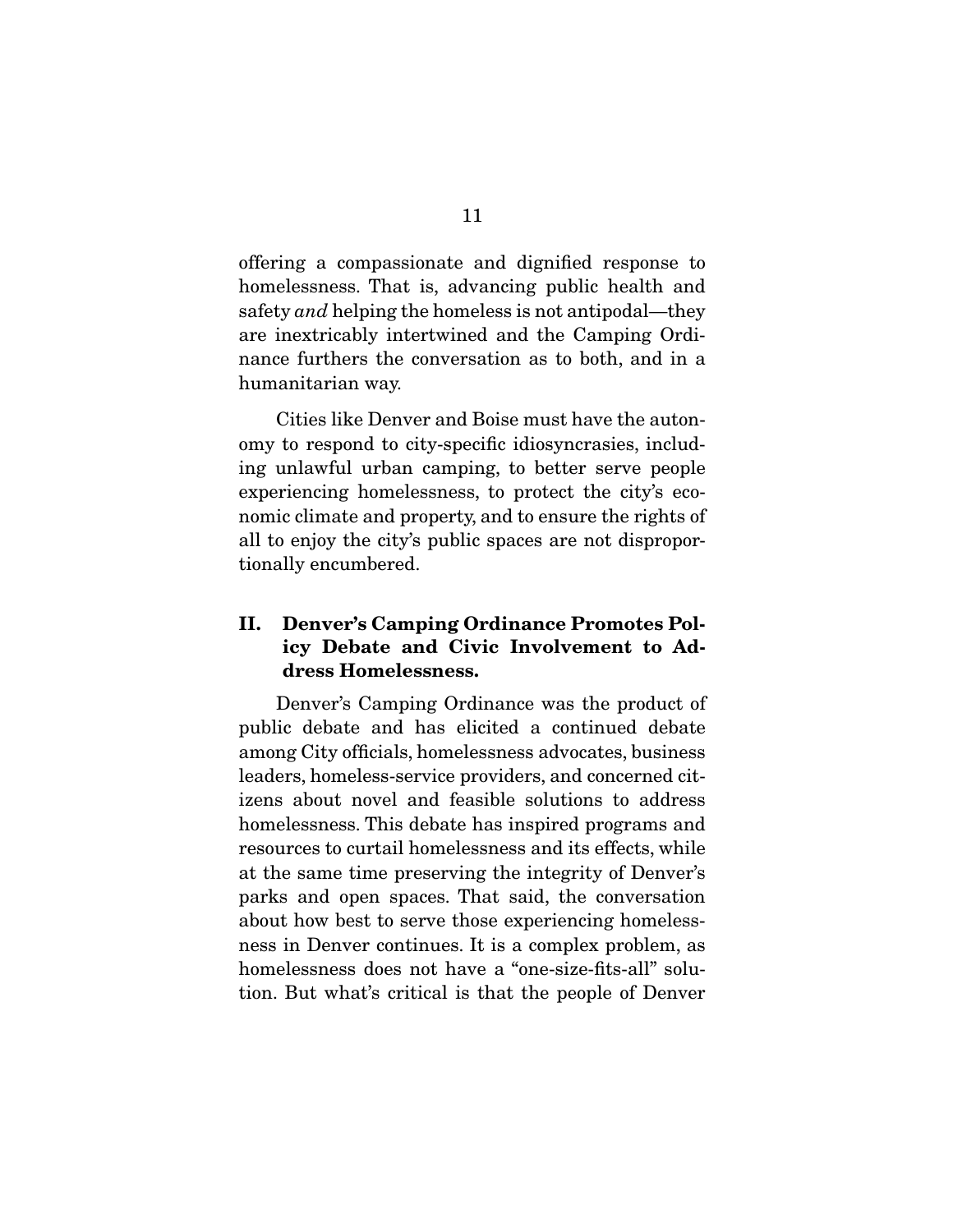are actively participating in the democratic process and real solutions have resulted.

 Telling of the Camping Ordinance's progress as a tool to connect Denver's homeless to community-supported services is the Denver Police Department's (the DPD) enforcement of the Ordinance. The DPD has a Homeless Outreach Unit, consisting of four officers, whose job is to implement the Camping Ordinance while utilizing direct lines to shelters, service providers, substance-abuse navigation programs, mentalhealth professionals, etc., to assist the homeless in finding paths off the streets. *See* Madeline Schroeder, *Denver Police Mediate Between Homeless and Residents*, Front Porch (Nov. 1, 2015), https://bit.ly/2lFHtgZ. That is, the Ordinance (among others) allows officers and service providers to make contact with the homeless to connect them with crucial services and resources. This important work—made possible in part by the Camping Ordinance—and the complexities of homelessness in the Denver-metro area are detailed in a short video clip: Denver Police Department, *Denver Police Homeless Outreach Unit*, YouTube (Feb. 12, 2017), https://bit.ly/2lOOXOA.

 Criminal enforcement of Denver's Camping Ordinance is a last resort. The records from the DPD indicate the Ordinance promotes support services over criminal citation. *See* Denver Initiative 300: Impacts on the Homeless and Society by Granting Unimpeded Access to Public Space, REMI Partnership 14 (Feb. 2019), https://bit.ly/2kdMgWE (hereinafter REMI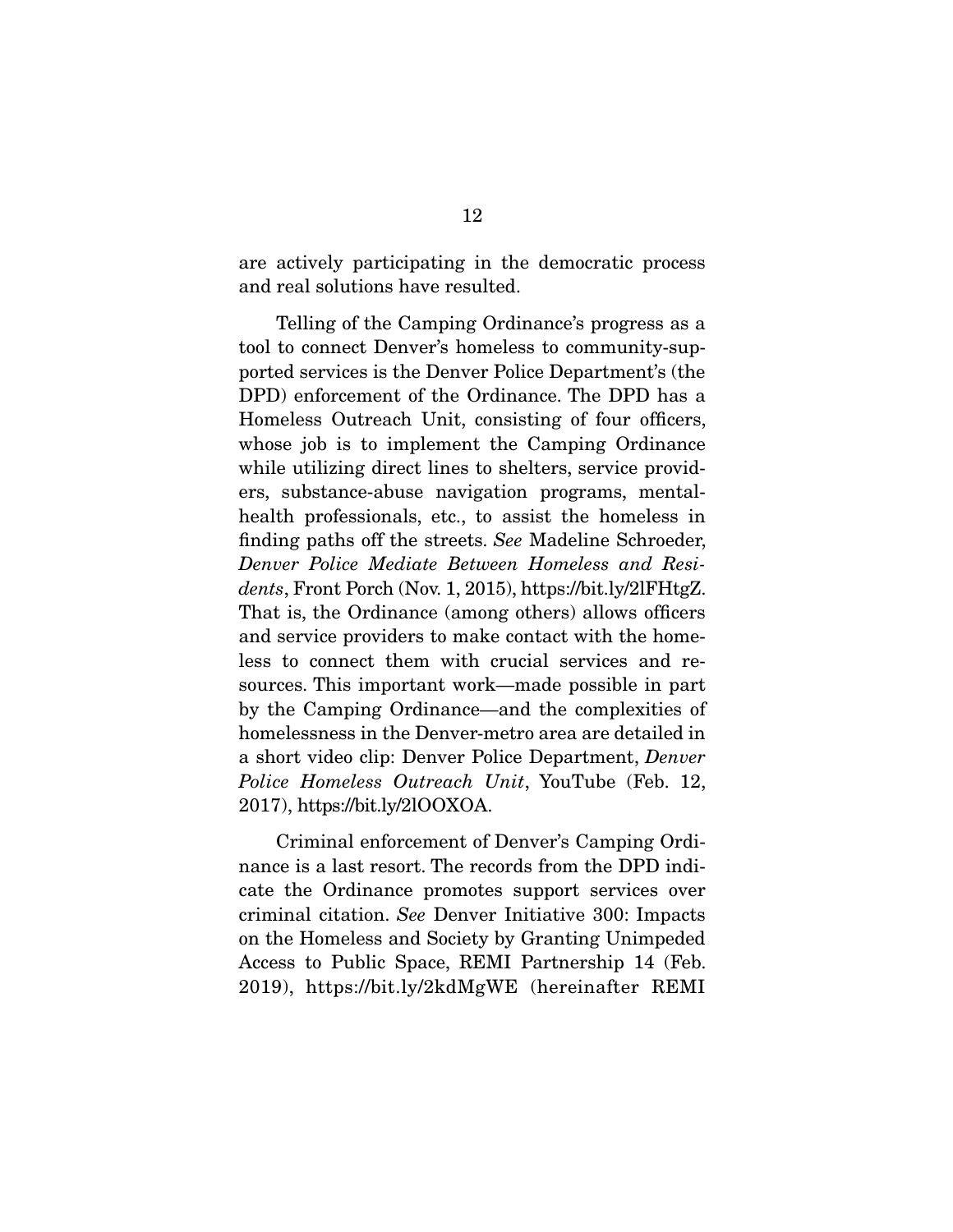Report). Since 2013, DPD officers have conducted over 11,700 checks, reaching over 18,000 people on the streets. *Id.* Of those thousands of street checks, officers only issued 32 criminal citations for violations of the Camping Ordinance (0.17% of those contacted).5 *Id.* Examining the statistics underlying the enforcement of the Camping Ordinance is revealing—it shows that the DPD's dignified enforcement of the Ordinance is a mechanism to help Denver's homeless population, particularly those who want help, not to criminalize them.

 Through the ongoing democratic process, other unique and innovative programs have been developed to counteract the homelessness crisis, which have been supported and guided by community, non-profit, civic, and business groups.

- **Social Impact Bonds.** Program providing 250 housing units and intensive casemanagement services for the chronic homeless who frequently use Denver's emergency services.
- Denver Day Works. Program coordinating and recruiting homeless individuals and connecting them to employment opportunities.
- Co-Responder Program. Program consisting of a two-person team comprised of an officer and behavioral health specialist to

<sup>&</sup>lt;sup>5</sup> To be sure, the Ordinance has aided officers in policing activity that is more dangerous to the community. There have been 519 arrests for outstanding warrants and 82 arrests for other violations. *See id.*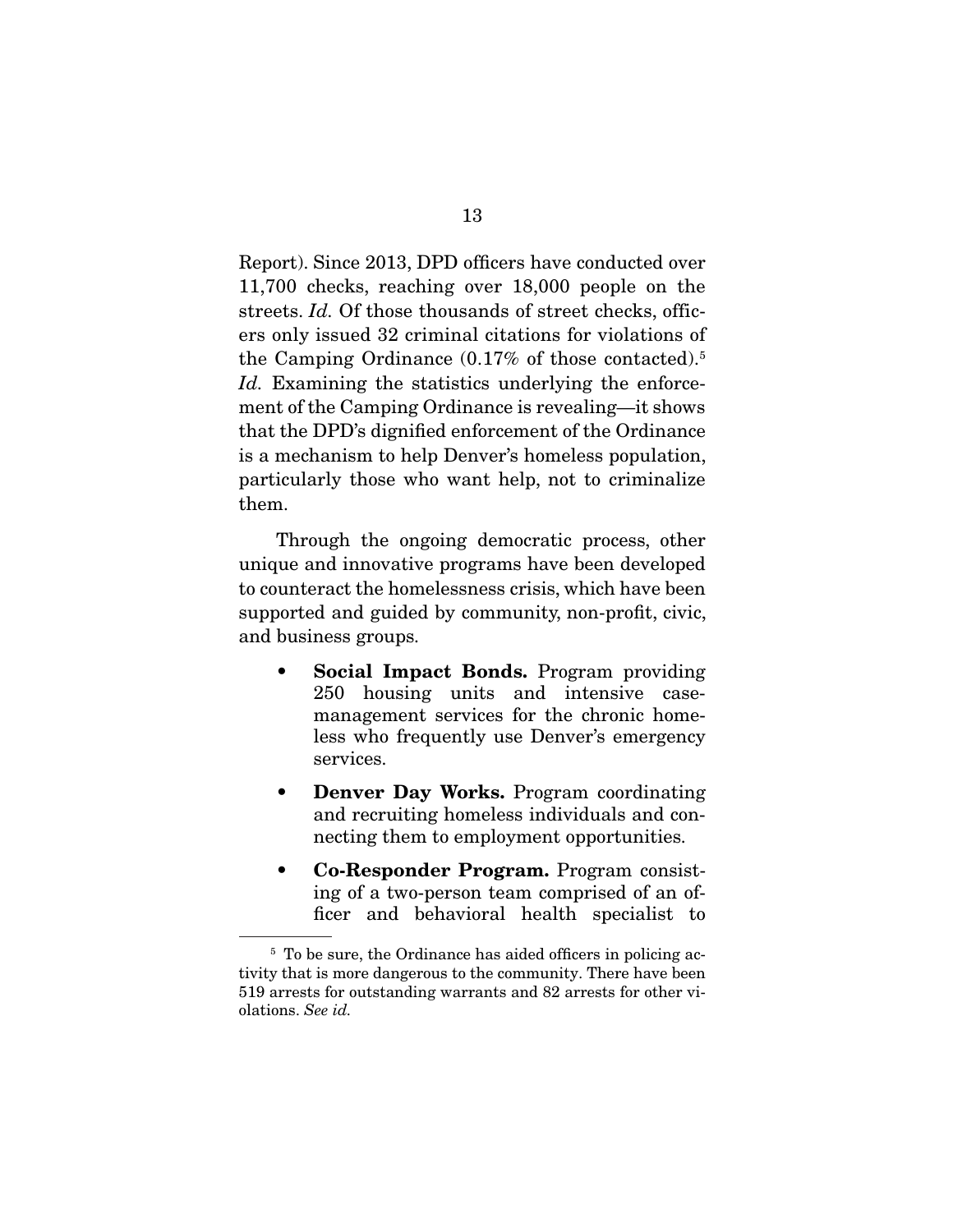intervene on mental health-related calls to de-escalate situations that have historically resulted in arrest and to assess mental-health needs.

- Denver Street Outreach Initiative. Program funding 18 street-outreach workers, including behavioral-health specialists and overnight search and rescue caseworkers, to connect the homeless with services and resources. This program is funded by the DDP.
- Storage Options. Program expanding the available storage lockers for the homeless to store their belongings while working or taking advantage of other resources.
- Mobile Restrooms. Program providing mobile, full-service, public restroom facilities in downtown and the Capitol Hill areas.
- **Outreach Court.** Program giving the homeless access to court services at the Denver Rescue Mission once every other week, including to resolve municipal-level citations and warrants and to access mental-health services and Medicaid enrollment.
- Tiny Home Pilot. Program allowing for an 11-unit tiny home village for those experiencing homelessness.
- Social Workers and Peer Navigators at Public Libraries. Program staffing social workers and peer navigators at public libraries, including the Downtown Central Library, to connect the homeless with services.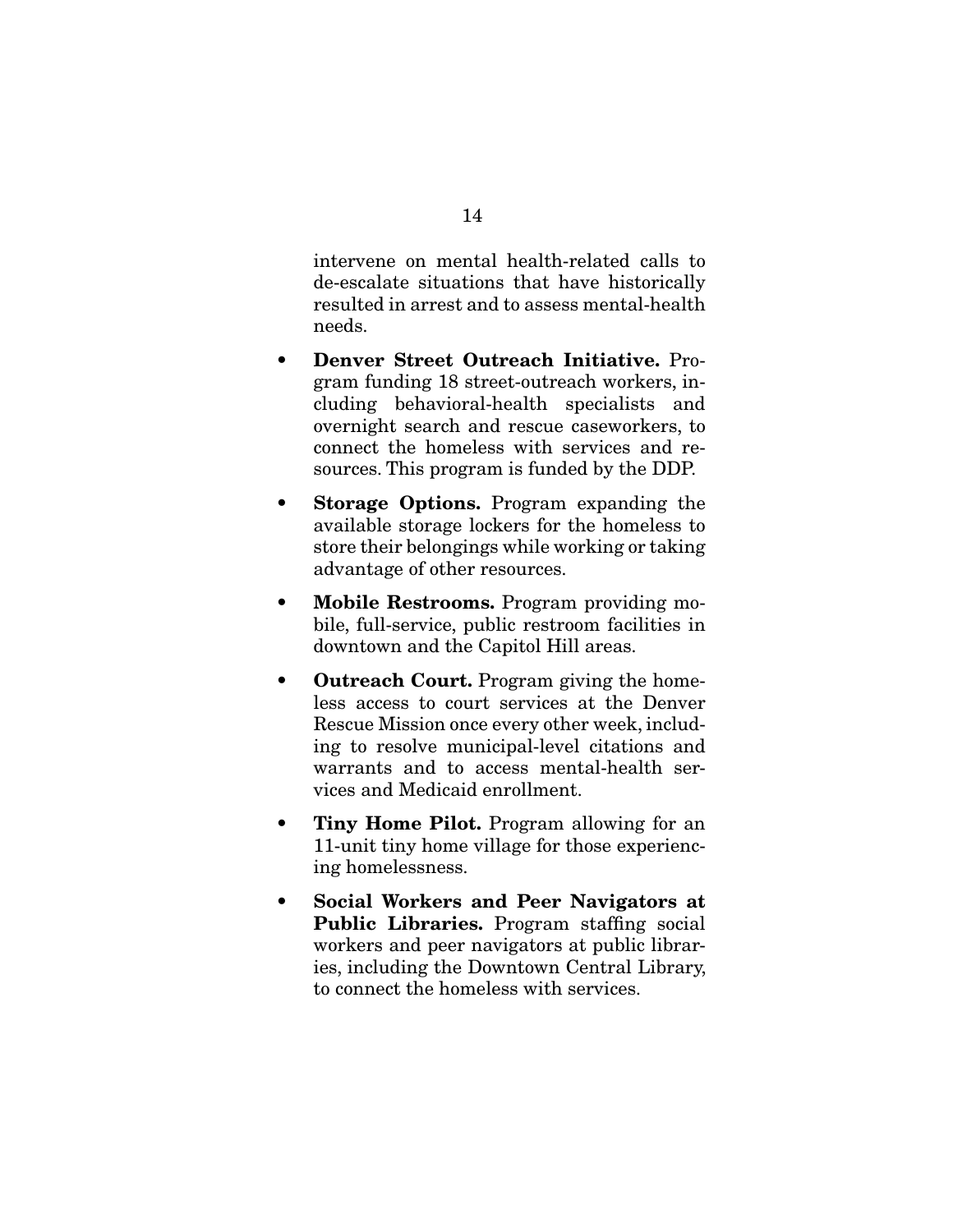- Lawrence Street Community Center. New center providing the homeless access to showers, bathrooms, water fountains, meals, and safe space during daytime hours.
- New Offices. Creation of two new public offices, Department of Housing Stability and Office of Behavioral Health Strategies, to promote and coordinate the execution of Denver's related policies.
- Project Homeless Connect. Annual program connecting the homeless to essential services, including medical care, employment, food, identification, and other services, like haircuts.6
- Support Housing and Services Initiative. A \$15.7 million plan to increase access to dayshelter options with direct connection to services and to provide transitional-housing vouchers to the unsheltered.7
- Caring4Denver Sales Tax. A 0.25% sales tax set to raise \$45 million annually to fund mental health and addiction services.<sup>8</sup>

<sup>6</sup> Mayor Emphasizes Priorities in Addressing Homelessness: Health, Safety, Compassion, Dignity (and attached fact sheet), DenverGov.org (Nov. 20, 2018), https://bit.ly/2lXOHNw.

<sup>7</sup> City Announces New Fiscal Partners to Support Housing and Homeless Services Initiative, DenverGov.org (May 24 2019), https://bit.ly/2m4Vzsl.

<sup>8</sup> Jesse Paul, *Denver Sales Tax Hike Would Raise Millions for Mental Health Care, Substance Abuse Treatment*, The Denver Post (Apr. 5, 2018, 12:52 PM), https://dpo.st/2ml0dTv.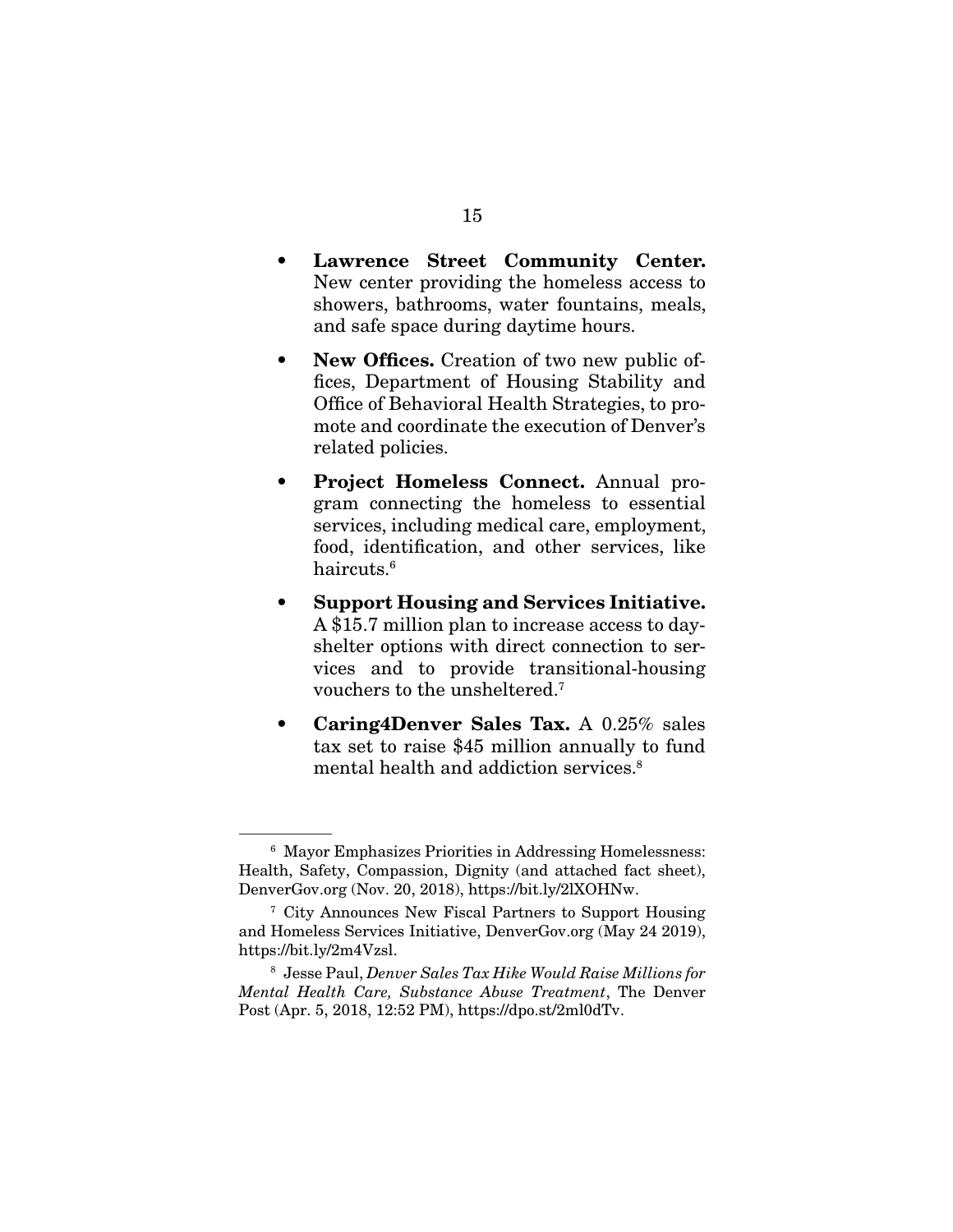Notwithstanding the positive steps Denver has made to address homelessness, problems no doubt remain. As well, concerned citizens have continued to debate and advance the homelessness conversation, which has included an active policy debate on the efficacy of the Camping Ordinance. For instance, for the last three years, state legislators have introduced bills called "Right to Rest" acts. *See* HB19-1096, 72d Gen. Assemb., First Reg. Sess. (Colo. 2019). The act would "establish[] basic rights for people experiencing homelessness, including but not limited to the right to rest in public spaces, to shelter themselves from the elements, to eat or accept food in any public space where food is not prohibited, to occupy a legally parked vehicle, and to have a reasonable expectation of privacy of their property." HB19-1096 at 1. The bill has been rejected each year it has been introduced. *See* Colorado Right to Rest: Concerning the Creation of the "Colorado Right to Rest Act," Leg.Colorado.gov, https://bit.ly/ 2kt5nw9 (last visited Sept. 1, 2019). The debate has likewise played out in the courts. In 2016, a group challenged Denver's process for clearing noxious encampments. *See* Complaint, *Lyall v. City of Denver*, Case No. 1:16-cv-02155-WJM-CBS (D. Colo. Aug. 25, 2016). The case ultimately settled after the court certified class, and a fairness hearing was held this week. Order, *Lyall v. City of Denver*, Case No. 1:16-cv-02155-WJM-CBS (D. Colo. Aug. 13, 2019).

 Perhaps the most illustrative example of the acuity of the continuing debate surrounding Denver's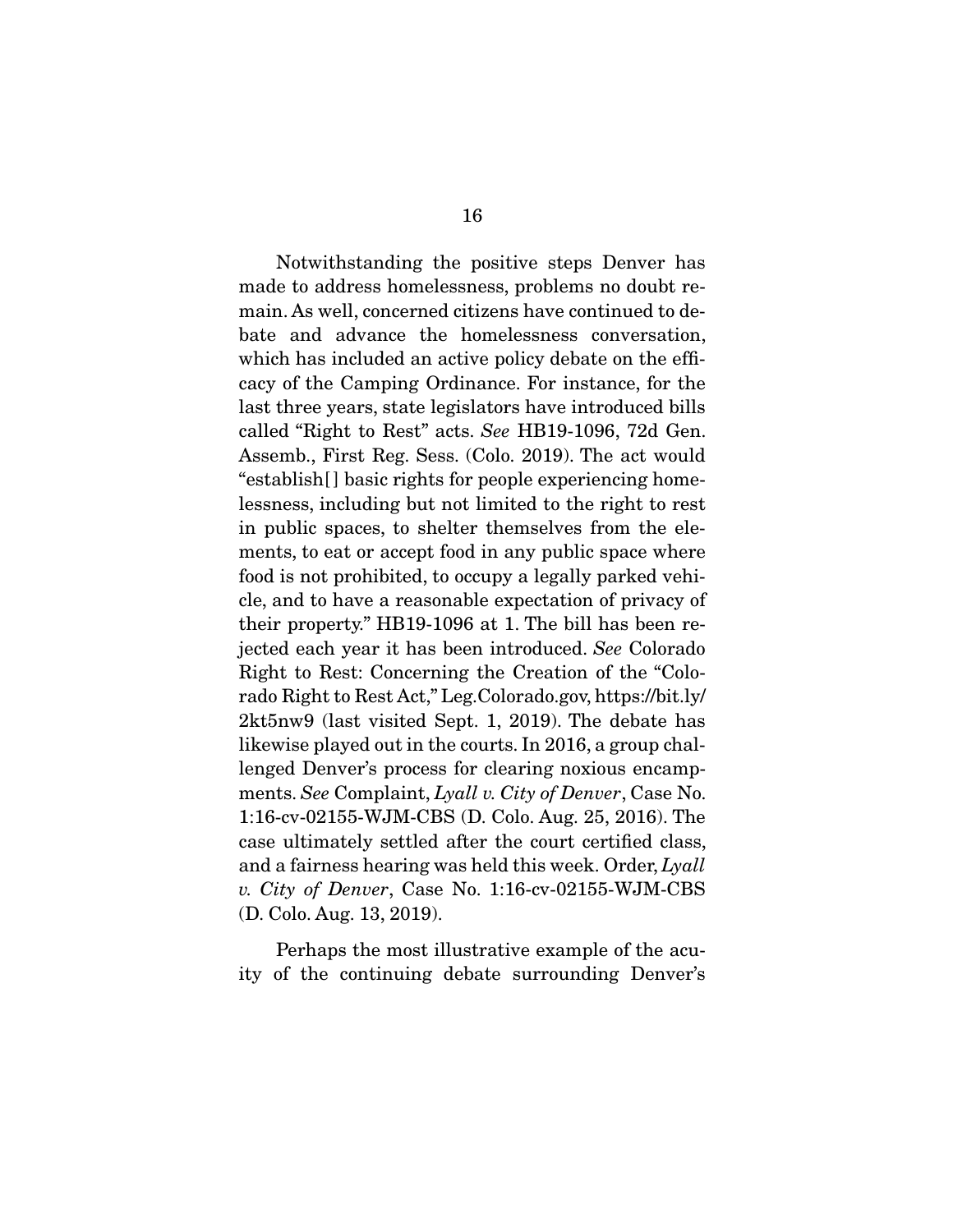Camping Ordinance is that of Initiative 300. The Initiative, which would have granted rights similar to those announced by the Ninth Circuit in *Martin*—i.e., the right to rest and shelter in public places, including a right and expectation of privacy while occupying public spaces—was on the ballot in May 2019. Specifically, Initiative 300 provided voters the choice:

Shall the voters of the City and County of Denver adopt a measure that secures and enforces basic rights for all people within the jurisdiction of the City and County of Denver, including the right to rest and shelter oneself from the elements in a non-obstructive manner in outdoor public spaces, to eat, share accept or give free food in any public space where food is not prohibited, to occupy one's own legally parked motor vehicle, or occupy a legally parked motor vehicle belonging to another, with the owner's permission, and to have a right and expectation of privacy and safety of or in one's person and property?

Denver, Colorado, Initiated Ordinance 300, "Right to Survive" Initiative (May 2019), Ballotpedia, https://bit.ly/ 2I58gx0 (last visited Sept. 1, 2019).

 Leading to the vote on Initiative 300 was an exhaustive policy debate seeking to engage and inform the public on Denver's Camping Ordinance and the homelessness crisis in Denver, including what is already being done. Thought pieces from the various organizations warned of the unintended consequences of giving the public unimpeded access to Denver's parks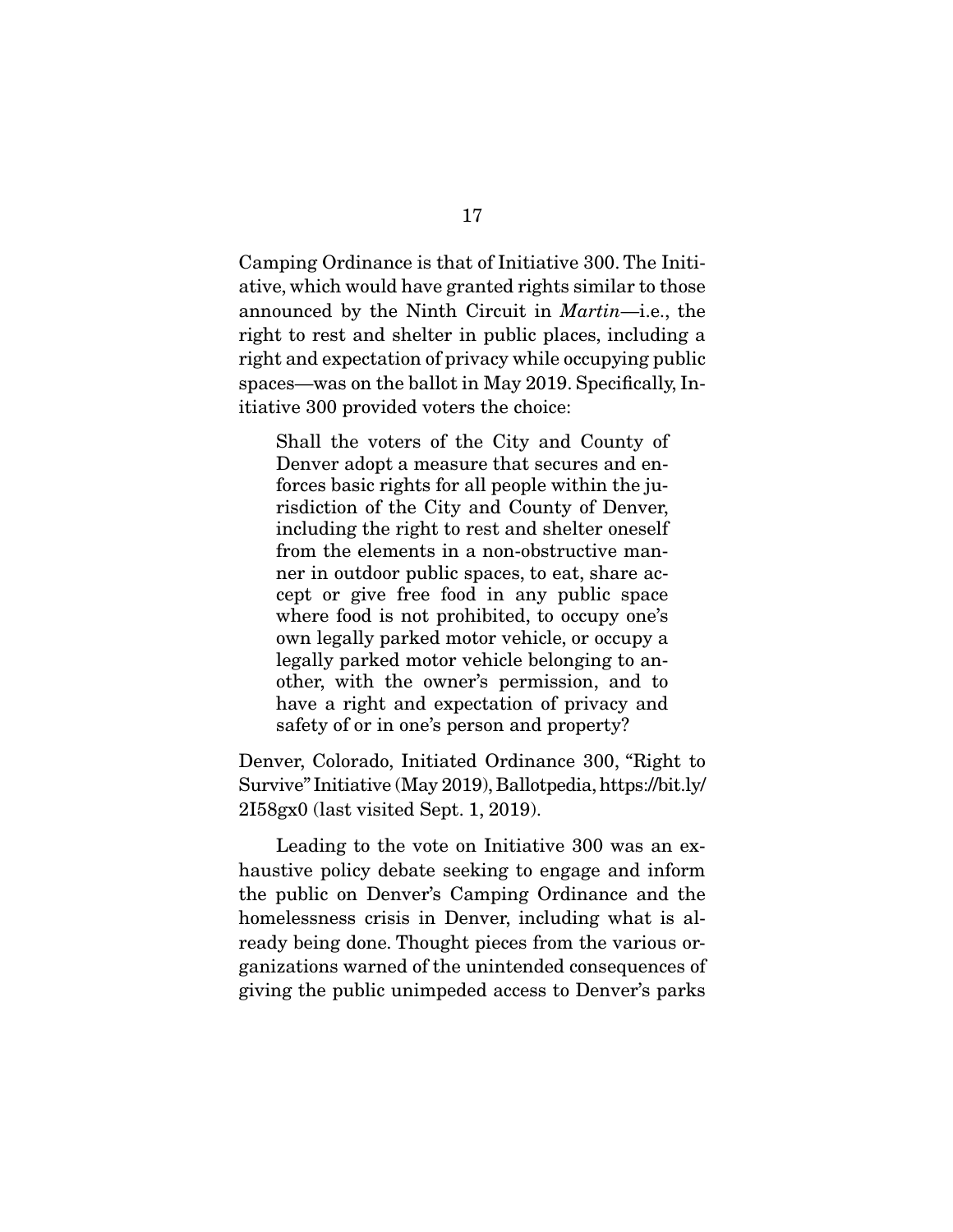and public spaces and denying local government critical police power to safeguard against public health and safety issues that arise from sustained urban camping. *See generally* REMI Report. Critically, opposition to Initiative 300 came from many different organizations, including homeless advocacy groups. One of the groups, the Denver Homeless Leadership Council,9 warned: "[I]f the initiative becomes law, it will lower the prevailing standard of human welfare in our community.... Instead the focus will be sheer physical survival in outdoor spaces that are not suitable for human habitation" and "[i]ndividuals experiencing homelessness will remain susceptible to volatility of life on the streets—exposed to extreme climate, violence, injury, exploitation, and even death." Homeless Leadership Council Statement on the Denver Right to Survive Initiative, Page Two (Mar. 6, 2019), https://bit.ly/2vizjg1. *See also* Samaritan House Joins Denver Rescue Mission in Opposing Initiative 300, Catholic Charities of Denver, https://bit.ly/2m9HY39 (last visited Sept. 10, 2019) ("Samaritan House joins Denver Rescue Mission in urging a 'no' vote on Initiative 300 on the Denver ballot. Instead, civic efforts should focus on providing services to those experiencing homelessness that help them *thrive*[ ] and not simply survive.").

<sup>9</sup> The Denver Homeless Leadership Council is comprised of leaders from: Catholic Charities of Denver; the Colorado Coalition for the Homeless; The Delores Project; the Denver Rescue Mission; The Gathering Place; the St. Francis Center; The Salvation Army; Urban Peak; and Volunteers of America.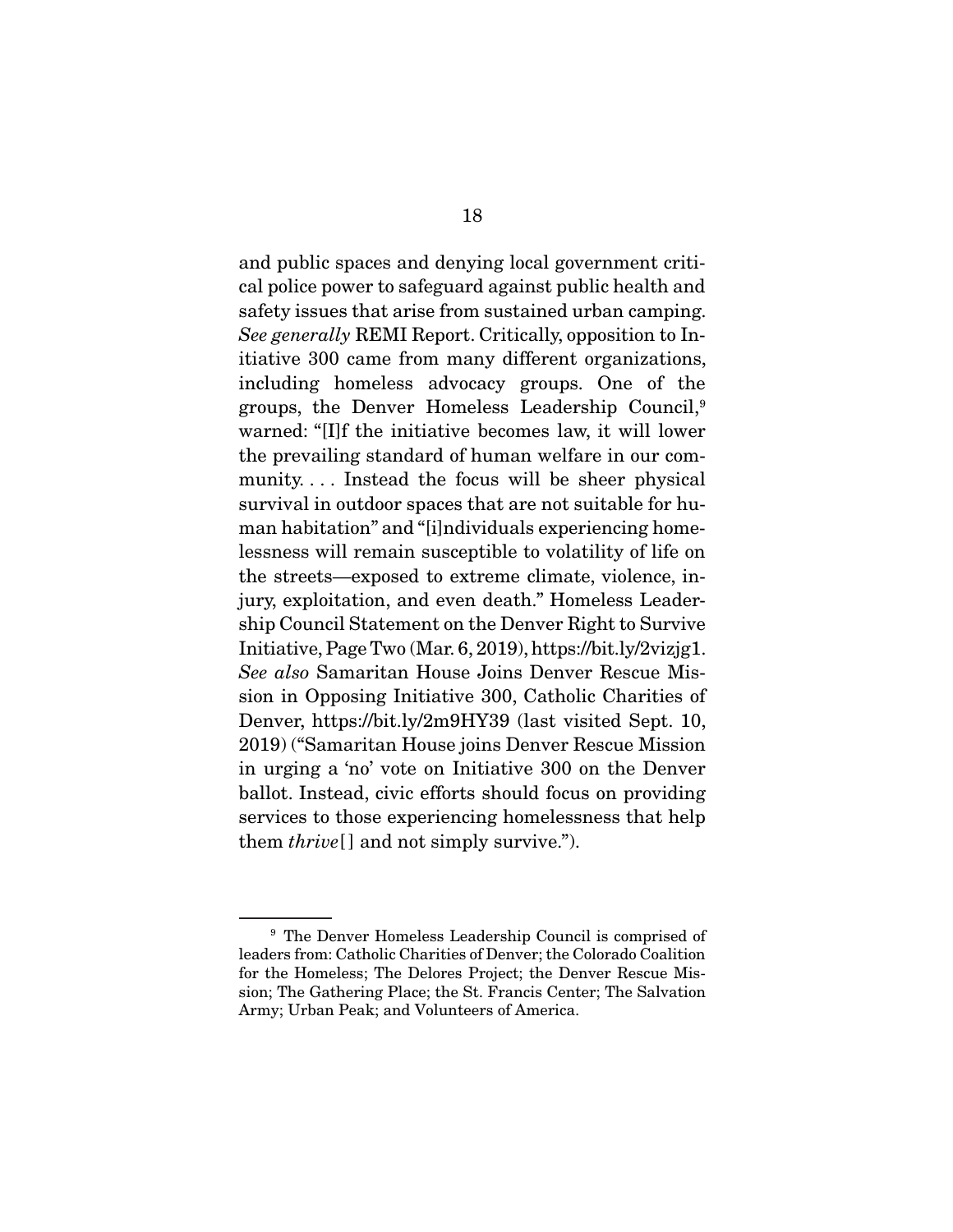When Denver voters were asked to decide whether Initiative 300 was a sound policy, they overwhelmingly rejected the measure, 81% against and only 19% in favor. Denver, Colorado, Initiated Ordinance 300, "Right to Survive" Initiative (May 2019), Ballotpedia, https:// bit.ly/2I58gx0 (last visited Sept. 1, 2019). At least in Denver, the people roundly rejected an approach similar to that advanced by the *Martin* decision, with their last word being that of the counter-campaign, "We Can Do Better."

 What is critical here is not necessarily the election results of Initiative 300 or the popularity of any of the proffered "solutions" aimed at curing homelessness. Rather, through the democratic process, *the people* are debating and conversing about how best their elected shall govern the city, including how to meaningfully and thoughtfully rectify the proliferation of homelessness. This Court has "long recognized the role of the States as laboratories for devising solutions to difficult legal problems." *Oregon v. Ice*, 555 U.S. 160, 171 (2009) (citing *New State Ice Co. v. Liebmann*, 285 U.S. 262, 311 (1932) (Brandeis, J., dissenting)). That is exactly what many western cities are doing right now, including through urban camping ordinances, and the *Martin* decision threatens to dismantle the progress.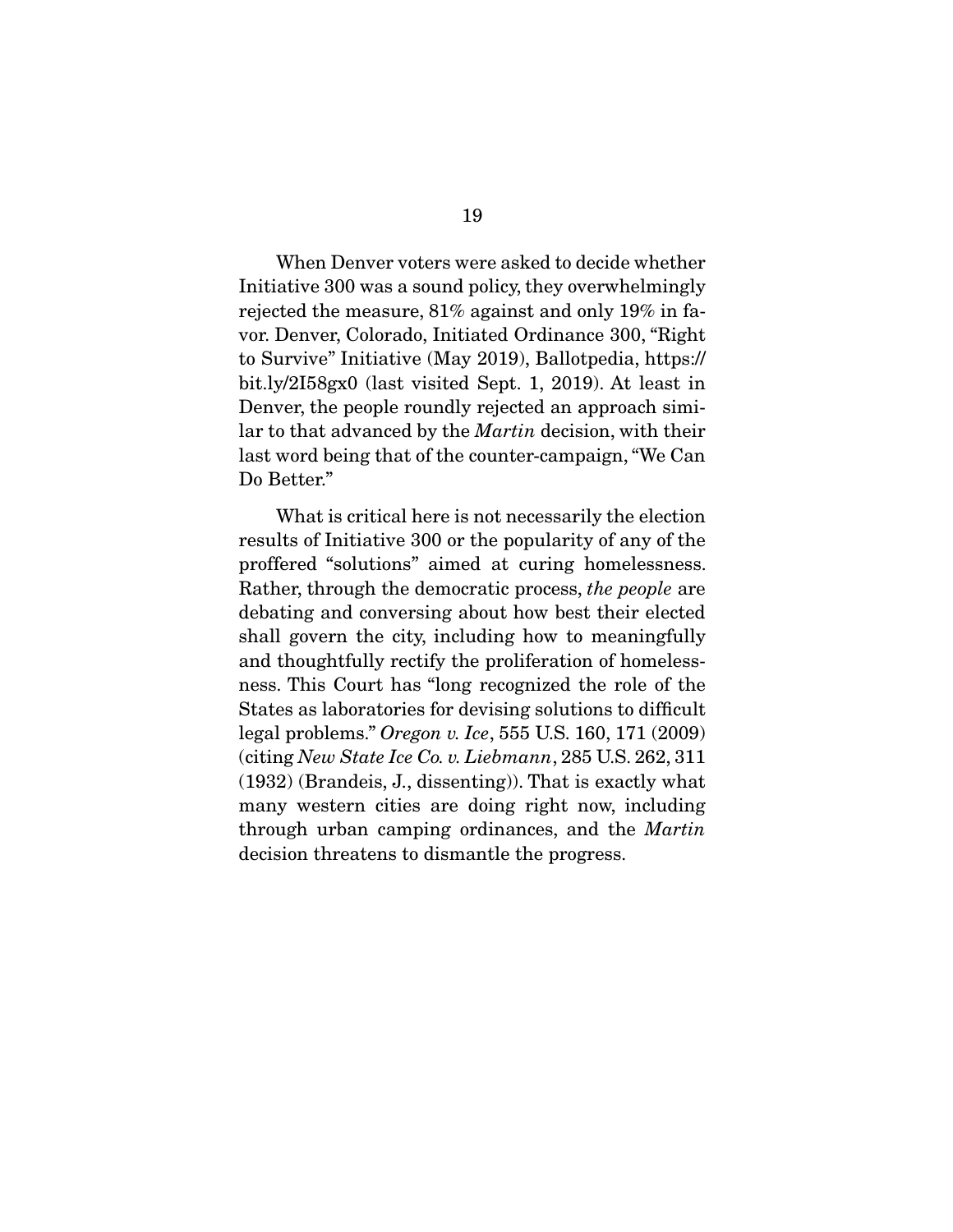### III. The Ninth Circuit's Decision to Constitutionalize a "Right to Habitate" Public Spaces Will Do More Harm Than Good.

 The Ninth Circuit wrongfully constitutionalized the ongoing debate around whether it is good social policy to allow the unsheltered to habitate parks and public spaces free from government interference. If uncorrected, the decision risks quelling the continuing public-policy debate about how best to serve our Nation's homeless populations, repudiating local governments' police power to readdress health and safety issues of local concern, and harming the homeless by incentivizing, through judicial fiat, a retreat to society's shadows. The people—sheltered and unsheltered alike—deserve better, and this Court should correct the Ninth Circuit's decision to the contrary.10

 As outlined above, a healthy debate is taking place in Denver regarding how best to combat homelessness. The debate is supported by the City's Camping Ordinance, which signals to the public, including those living on the streets, that Denver expects and wants more for citizens—as opposed to relegating them to the confines of unsafe and unsanitary homeless encampments. In that way, Denver has adopted and is living the message, "we can do better," and continues to challenge

<sup>&</sup>lt;sup>10</sup> The Ninth Circuit's decision is already creeping outside the Circuit, including constitutional challenges to Denver's Camping Ordinance. *See* Motion to Dismiss at 39–47, *City of Denver v. Burton*, Case No. 19GS004399 (Denver Cty. Ct. Sept. 10, 2019) (citing *Martin* and arguing Denver's Ordinance violates the Eighth Amendment's Cruel and Unusual Punishment Clause).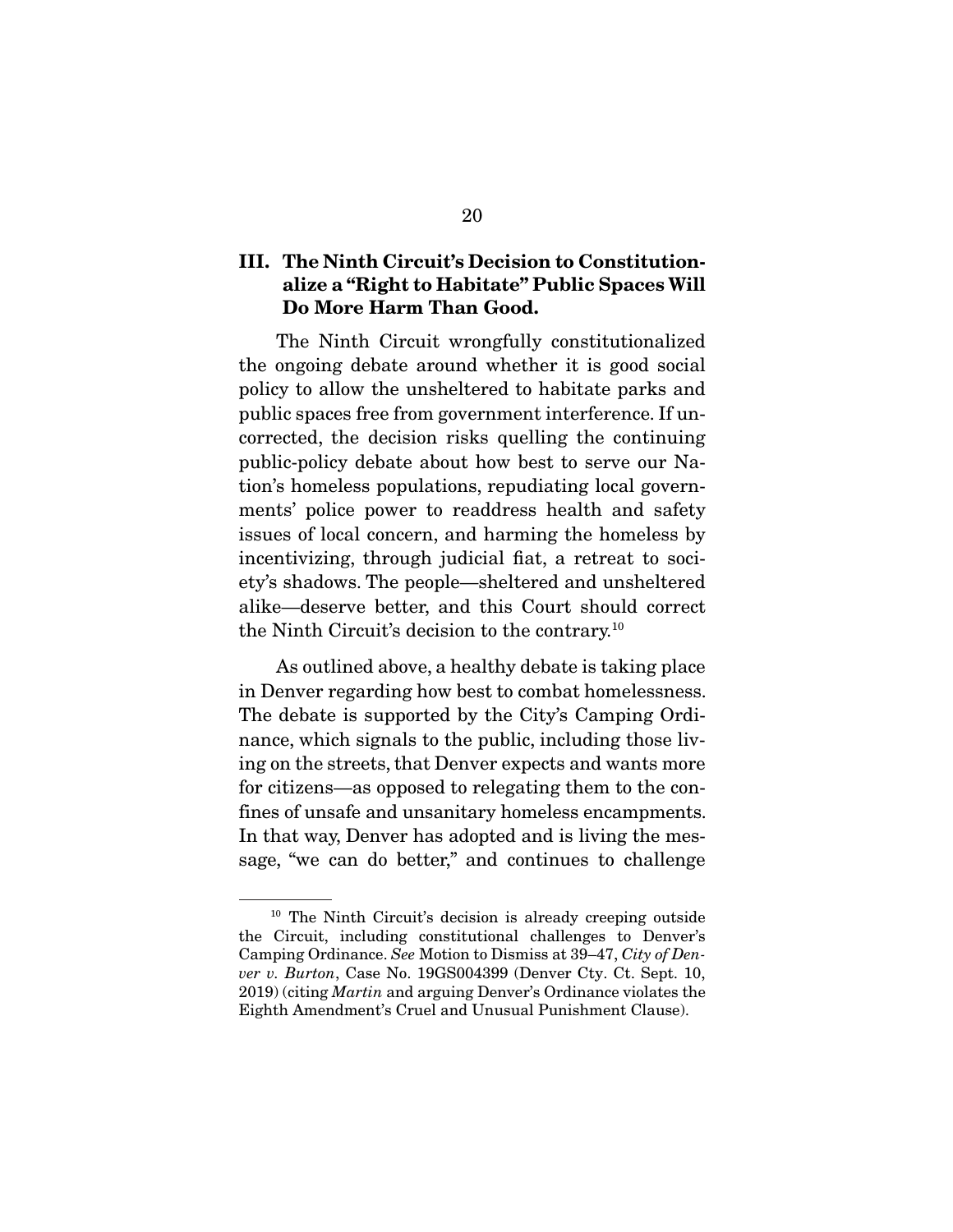itself and its people to stretch the bounds of imagination and ingenuity to bring forward real solutions to address the many different needs and reasons for being homeless. Is it a perfect science?—No. But Denver is making positive momentum and is changing lives in the process.

 At its logical end, the Ninth Circuit's decision undermines the policy debate. By effectively constitutionalizing a right to take up residence in public spaces, the *Martin* decision disincentivizes participation in the debate aimed at solving the complex issue that is homelessness, by rolling back an important platform and tool that brings together community leaders, including faith leaders, neighborhood coalitions, park advocates, homeless advocates, service providers, business groups, and residents (sheltered and unsheltered). As Judge Smith pointed out in his dissent from the denial of rehearing en banc, "By creating new constitutional rights out of whole cloth, my well-meaning, but unelected, colleagues improperly inject themselves into the role of public policymaking." *Martin v. City of Boise*, 920 F.3d 584, 593 (9th Cir. 2019) (Smith, J., dissenting from denial of rehearing en banc). But not only has the *Martin*-majority assumed the role of public policymakers, it has all but quieted the debate by constitutionalizing a central question—namely, whether the unsheltered have a right to make public spaces their permanent residence free from interference and help. Although well-intentioned, the decision will do more harm than good by taking the policy debate away from the people and local governments whose ambition is to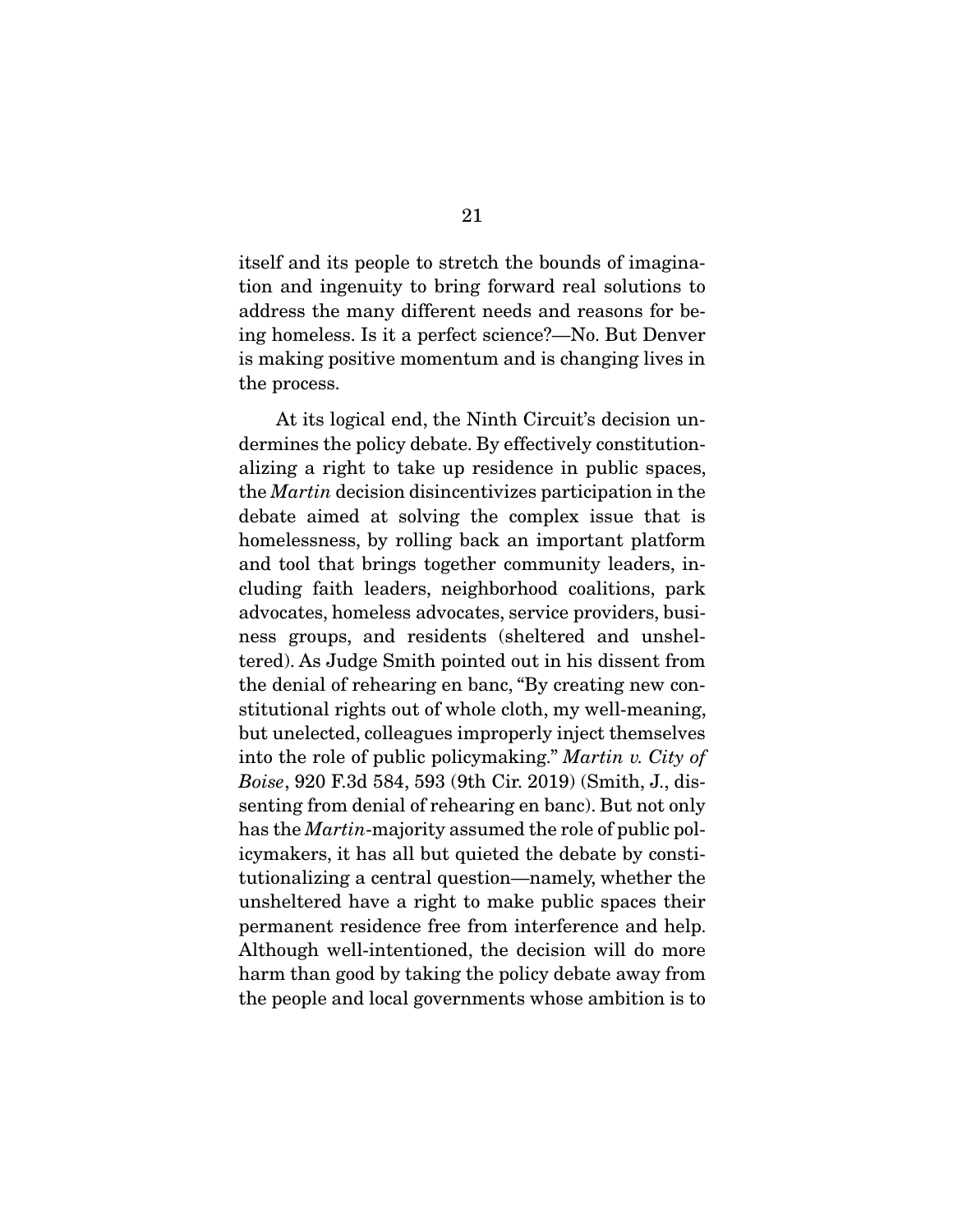find innovative and dignified solutions to a problem that is gripping this Country.

 Additionally, "the panel's opinion shackles the hands of public officials trying to redress the serious societal concern of homelessness." *Id*. at 590. It cannot be denied that unregulated encampments in parks and public spaces present serious and immediate public health and safety concerns, and significantly impact the economic success of cities.

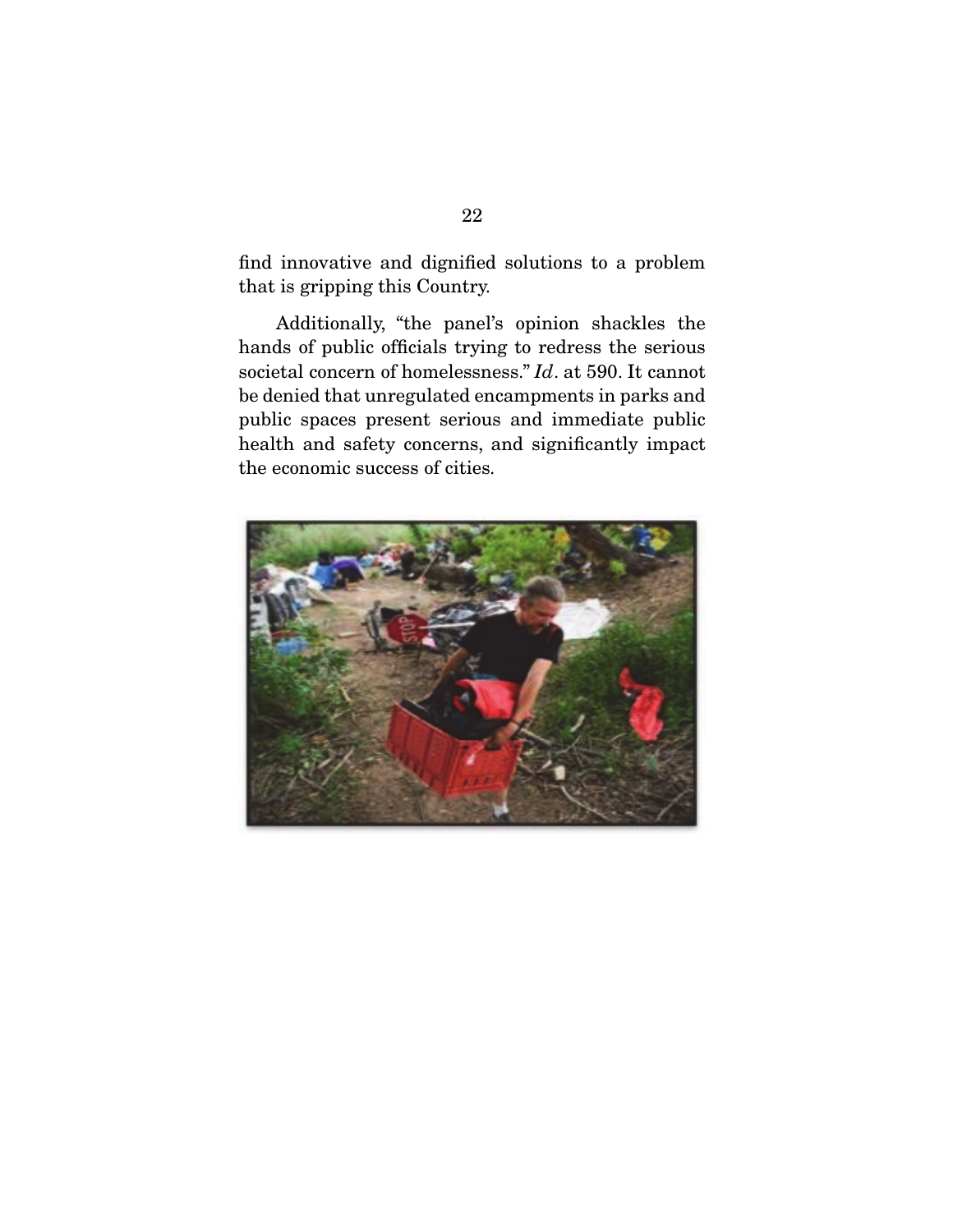

 To tell local governments that they cannot regulate or police the types of scenarios depicted above

23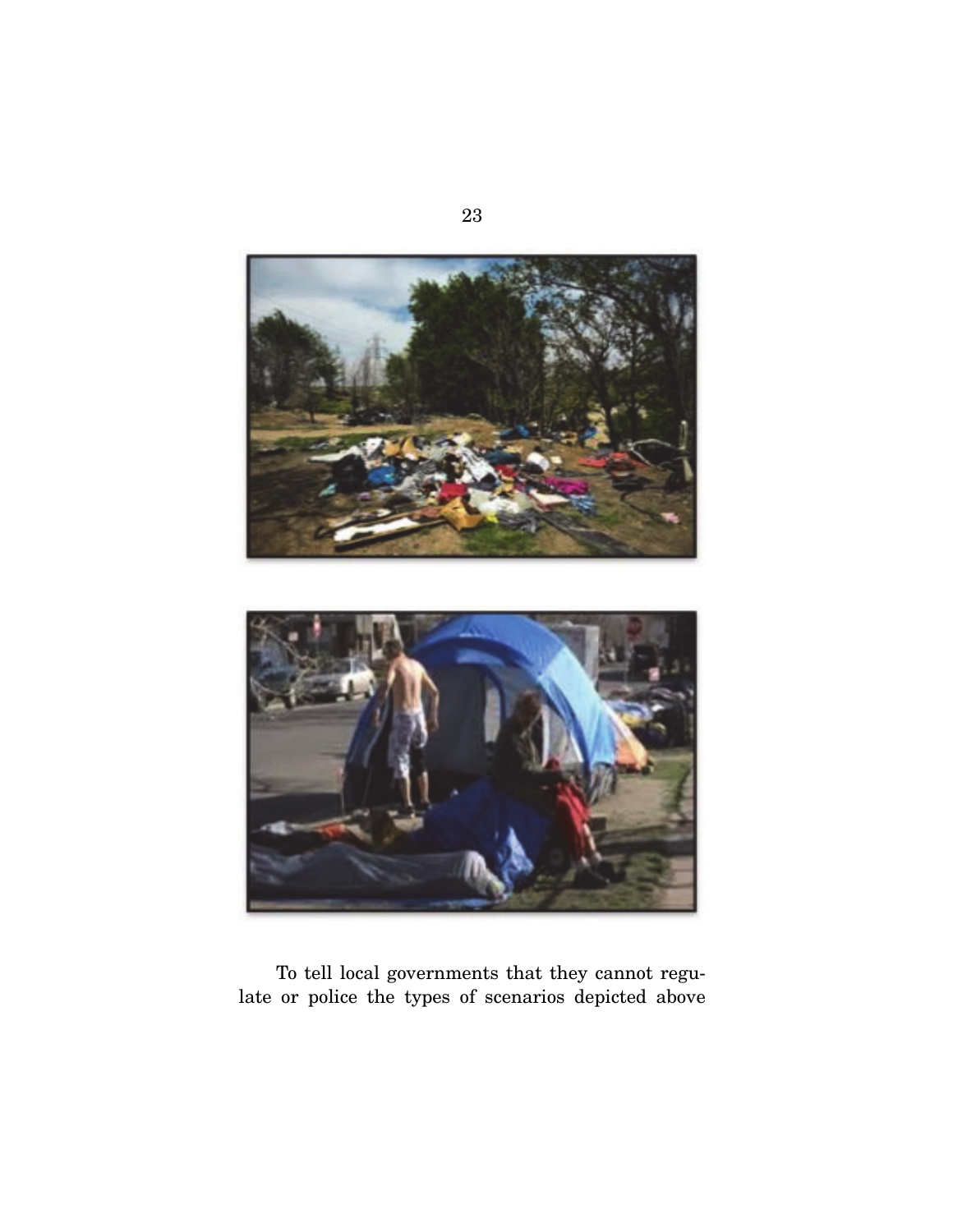without first providing shelter to every unsheltered person in the city, *see id.* at 617 (majority opinion) ("[A]s long as there is no option of sleeping indoors, the government cannot criminalize indigent, homeless people for sleeping outdoors, on public property, on the false premise they had a choice in the matter."), will "wreak[ ] havoc" to the Country's densest urban areas. For Denver, such judicial policy could result in the unauthorized encampment of Red Rocks Amphitheater, the Denver Zoo, or any of the City's major urban parks, like Washington Park, City Park, and Sloan's Lake; the contamination of the South Platte River and Denver's other waterways with human waste; and the occupation of Denver's business and cultural centers, leading to economic downfall. Further, it will have a cooling effect on law enforcement directed at dangerous conduct that everyone agrees is illegal, e.g., domestic violence and illicit-drug activity.

 As Justice Black reminded in *Powell*, "I cannot say that the States should be totally barred from one avenue of experimentation, the criminal process, in attempting to find a means to cope with . . . difficult social problem[s]." 392 U.S. at 540–41. And, although it may seem "the present use of criminal sanctions might possibly be unwise, . . . I am by no means convinced that any use of criminal sanctions would inevitably be unwise or, above all, that I am qualified in this area to know what is legislatively wise and what is legislatively unwise." *Id.* at 541. The same is true here. Localelected officials must be given the autonomy to say what is legislatively wise (or not) in regulating urban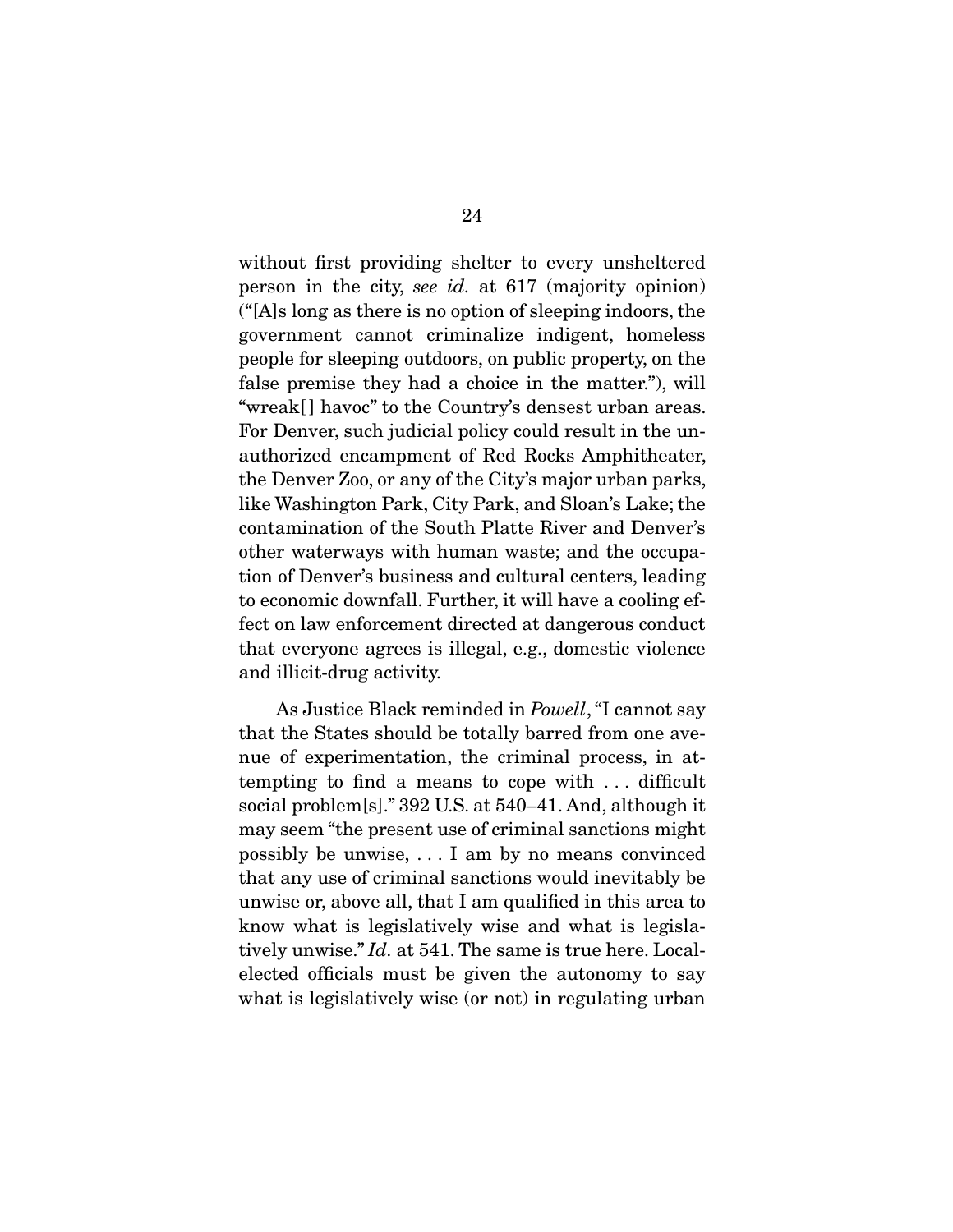camping, and denying them that power promises to do more harm than good.

 Last, and most important, the *Martin* decision does a disservice to those experiencing homelessness. The decision guarantees to perpetuate homelessness and ensure that the homeless will further retreat to the shadows of society out of reach of real assistance and the opportunity to exit the streets through access to shelters, long-term housing, and job training. As Denver learned through the implementation of the Camping Ordinance and the Initiative-300 debate, we must "strive for more than merely protecting the right of someone to survive on the streets and take action to ensure the right to safe, affordable, and long-term housing with dignity." Press Release, Colorado Coalition for the Homeless (Mar. 6, 2019), https://bit.ly/ 2lHqj2E. Yet, constitutionalizing the right to habitate public spaces will only further the divide between those in need and those who provide services. Put differently, encampments create barriers between the homeless and service providers, such as shelters and mental-health and substance-abuse professionals who are willing and able to help. The focus must continue to be on creating and facilitating pathways for the homeless to improve their current situation, not merely banishing them to tent encampments in public spaces that pose health and safety concerns for all who use and enjoy the spaces.

 To that, the *Martin* rule creates perverse incentives for local governments and the private sector in responding to the legitimate public health and safety concerns from encampments. For instance, it could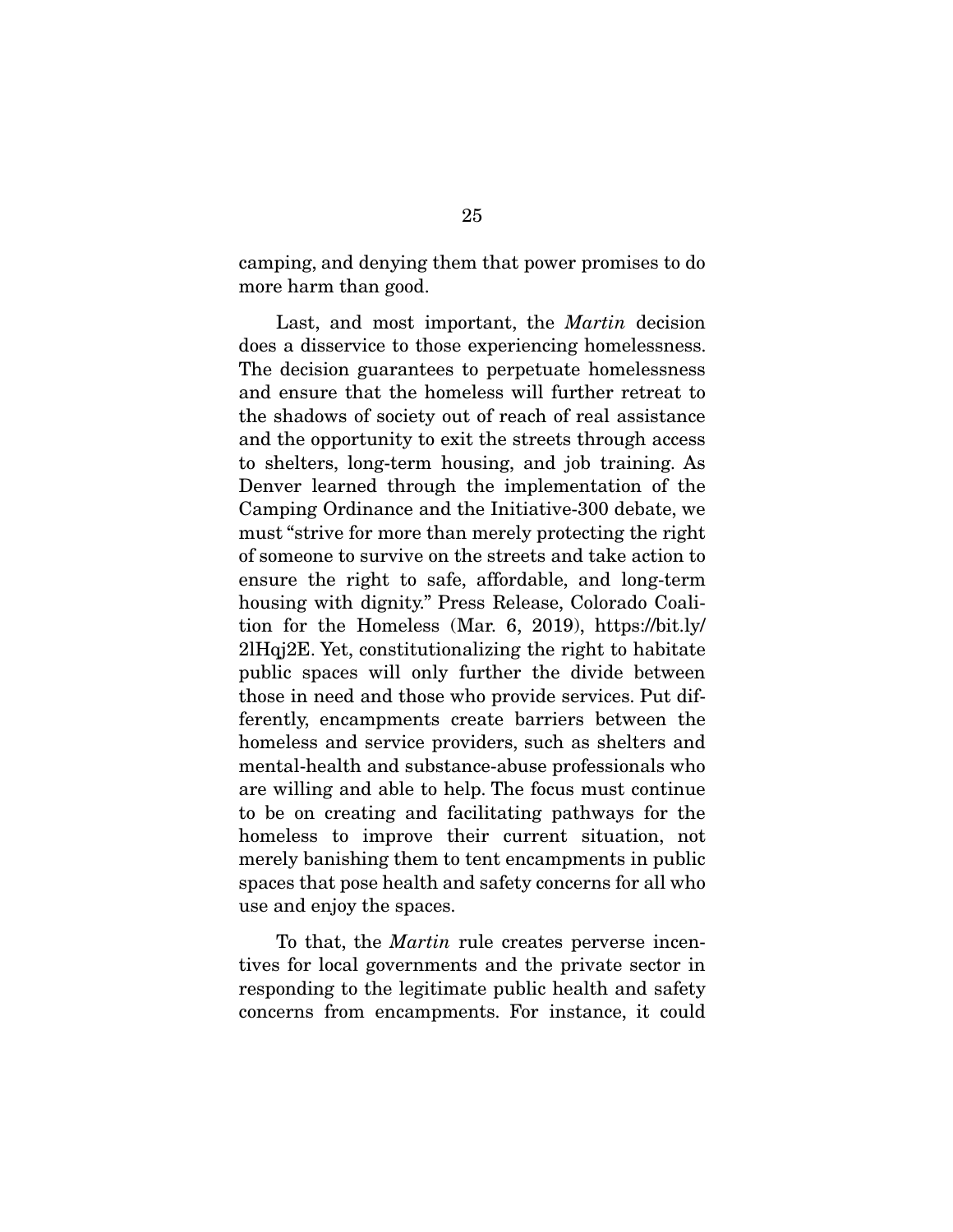invite cities to reduce the number of public spaces available to all residents and invite industry to give up maintaining private spaces, e.g., storefronts. Still worse, cities could establish "public spaces" on the periphery of the city to isolate and contain encampments—and the concomitant health and safety concerns. History has long been marred by attempts to condemn the sick, weak, and poor to places outside the city walls. *Leviticus* 13:45–46 (New International) ("The person with such an infectious disease must wear torn clothes, let his hair be unkempt, cover the lower part of his face and cry out, 'Unclean! Unclean!' As long as he has the infection he remains unclean. He must live alone; he must live outside the camp."); Jason P. Coy, *Strangers and Misfits: Banishment, Social Control, and Authority in Early Modern Germany*, *in* 47 Studies in Central European Histories 1, 36 (Thomas A. Brady, Jr. & Roger Chickering eds., Brill 2008) ("Those unable or unwilling to find work . . . were denied residency and increasingly risked being identified as vagrants and expelled by the local authorities. Throughout the century, many of these unfortunates were apprehended and driven away without formal sentence or record during the periodic mass round-ups of beggars."). To be clear, such actions are untenable; ours ought to be the most decent and compassionate age and we must continue to strive to connect those in need with aid, rather than exile them to the shadows of society to be forgotten.

 Although well-meaning, the Ninth Circuit's decision is flawed and will do more harm than good to the homeless in our major cities. The decision warrants